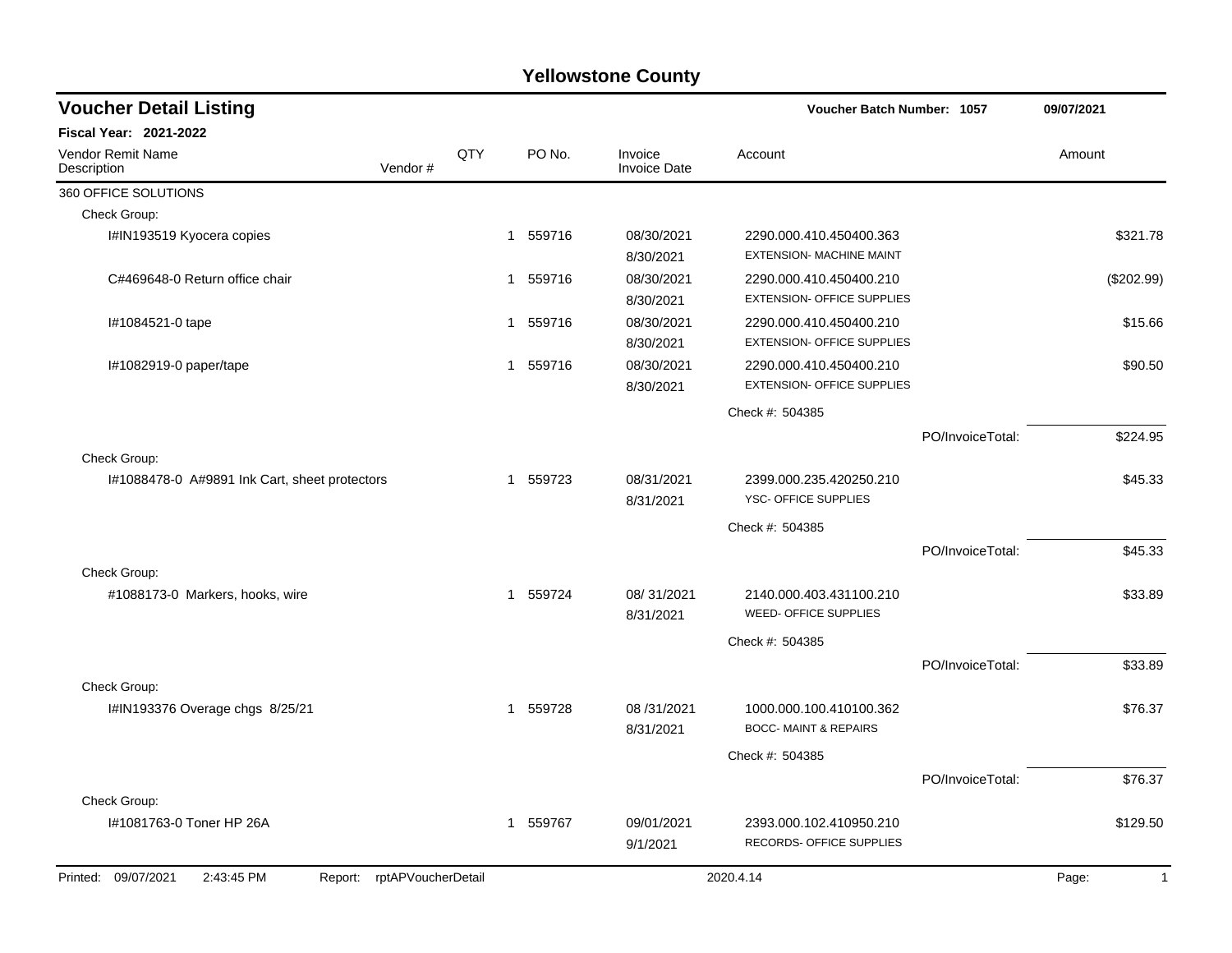| <b>Voucher Detail Listing</b>                |                    |     |          |                                | Voucher Batch Number: 1057              |                  | 09/07/2021 |
|----------------------------------------------|--------------------|-----|----------|--------------------------------|-----------------------------------------|------------------|------------|
| Fiscal Year: 2021-2022                       |                    |     |          |                                |                                         |                  |            |
| <b>Vendor Remit Name</b><br>Description      | Vendor#            | QTY | PO No.   | Invoice<br><b>Invoice Date</b> | Account                                 |                  | Amount     |
| I#1085256-0 Engergel Refills                 |                    | 6   | 559767   | 09/01/2021                     | 1000.000.102.410940.210                 |                  | \$6.18     |
|                                              |                    |     |          | 9/1/2021                       | CLERK & REC- OFFICE SUPPLIES            |                  |            |
| I#1086372-0 Oxiver Wipes                     |                    |     | 1 559767 | 09/01/2021                     | 1000.000.102.410940.210                 |                  | \$44.86    |
|                                              |                    |     |          | 9/1/2021                       | <b>CLERK &amp; REC- OFFICE SUPPLIES</b> |                  |            |
| I#1086656-0 Legal Pads/Thermal Paper         |                    |     | 1 559767 | 09/01/2021                     | 1000.000.102.410940.210                 |                  | \$36.20    |
|                                              |                    |     |          | 9/1/2021                       | <b>CLERK &amp; REC- OFFICE SUPPLIES</b> |                  |            |
| I#1088924-0 Envelope Moistener               |                    |     | 2 559767 | 09/01/2021                     | 1000.000.102.410940.210                 |                  | \$4.76     |
|                                              |                    |     |          | 9/1/2021                       | CLERK & REC- OFFICE SUPPLIES            |                  |            |
|                                              |                    |     |          |                                | Check #: 504385                         |                  |            |
|                                              |                    |     |          |                                |                                         | PO/InvoiceTotal: | \$221.50   |
| Check Group:                                 |                    |     |          |                                |                                         |                  |            |
| I#1089465-0 A#9891 Highlighters              |                    | -1  | 559785   | 09/02/2021                     | 2399.000.235.420250.210                 |                  | \$19.36    |
|                                              |                    |     |          | 9/2/2021                       | YSC- OFFICE SUPPLIES                    |                  |            |
| I#1089437-0 A#9891 Highlighters              |                    | -1  | 559785   | 09/02/2021                     | 2399.000.235.420250.210                 |                  | \$19.86    |
|                                              |                    |     |          | 9/2/2021                       | YSC- OFFICE SUPPLIES                    |                  |            |
|                                              |                    |     |          |                                | Check #: 504385                         |                  |            |
|                                              |                    |     |          |                                |                                         | PO/InvoiceTotal: | \$39.22    |
|                                              |                    |     |          |                                |                                         | Vendor Total:    | \$641.26   |
| <b>ACCENT PRINT SHOP</b>                     | 047797             |     |          |                                |                                         |                  |            |
| Check Group:                                 |                    |     |          |                                |                                         |                  |            |
| I# 35961; Business Cards for J.R.            |                    | 500 | 559718   | 08/30/2021                     | 6040.000.400.500300.220                 |                  | \$50.00    |
|                                              |                    |     |          | 8/30/2021                      | <b>GIS- OPERATING SUPPLIES</b>          |                  |            |
| I# 35961; Business Cards for M.P.            |                    | 500 | 559718   | 08/30/2021                     | 6040.000.400.500300.220                 |                  | \$50.00    |
|                                              |                    |     |          | 8/30/2021                      | <b>GIS- OPERATING SUPPLIES</b>          |                  |            |
| I# 35961; Business Cards for A.Q.            |                    | 500 | 559718   | 08/30/2021                     | 6040.000.400.500300.220                 |                  | \$50.00    |
|                                              |                    |     |          | 8/30/2021                      | <b>GIS- OPERATING SUPPLIES</b>          |                  |            |
| I# 35961; Business Cards for E.V.            |                    | 500 | 559718   | 08/30/2021                     | 6040.000.400.500300.220                 |                  | \$50.00    |
|                                              |                    |     |          | 8/30/2021                      | <b>GIS- OPERATING SUPPLIES</b>          |                  |            |
|                                              |                    |     |          |                                | Check #: 504386                         |                  |            |
|                                              |                    |     |          |                                |                                         | PO/InvoiceTotal: | \$200.00   |
| Printed: 09/07/2021<br>2:43:45 PM<br>Report: | rptAPVoucherDetail |     |          |                                | 2020.4.14                               |                  | Page:<br>2 |
|                                              |                    |     |          |                                |                                         |                  |            |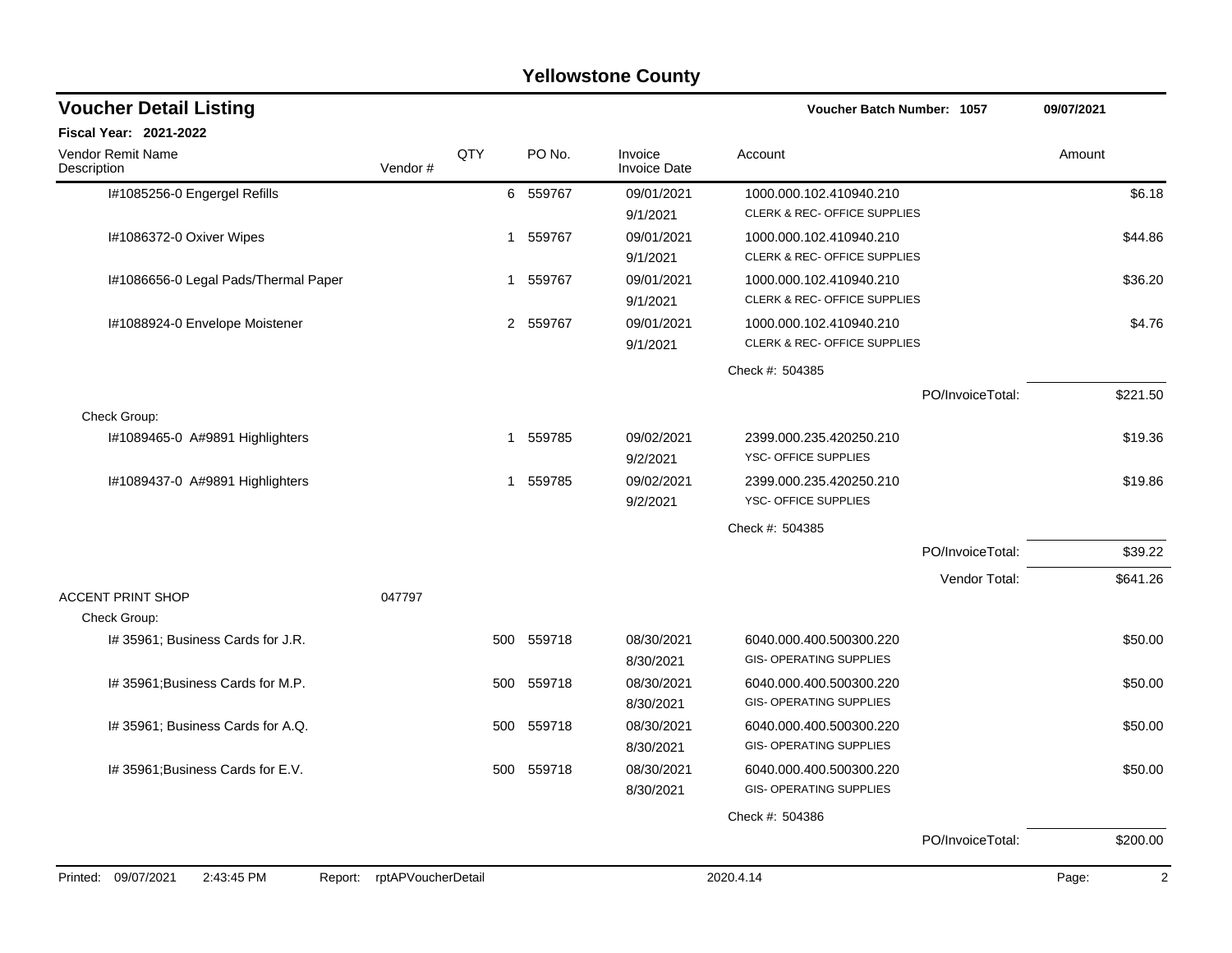| <b>Fiscal Year: 2021-2022</b><br>QTY<br>Vendor Remit Name<br>PO No.<br>Invoice<br>Account<br>Amount<br>Vendor#<br><b>Invoice Date</b><br>Description<br>Vendor Total:<br>ADVANCED PAYROLL SOLUTIONS<br>Check Group:<br>I#189 PR SVC J.I. 8/16-31/2021<br>250 559776<br>09/01/2021<br>7302.000.726.430900.397<br>HUNTLEY PROJ CEM- FIXED CONTRACT SVCS<br>9/1/2021<br>I#189 PR SVC L.S. 8/16-31/2021<br>559776<br>09/01/2021<br>250<br>7302.000.726.430900.397<br>HUNTLEY PROJ CEM- FIXED CONTRACT SVCS<br>9/1/2021<br>I#189 PR SVC M.H. 8/16-31/2021<br>559776<br>500<br>09/01/2021<br>7302.000.726.430900.397<br>HUNTLEY PROJ CEM- FIXED CONTRACT SVCS<br>9/1/2021<br>#189 PR SVC R.P. 8/16-31/2021<br>737.5 559776<br>09/01/2021<br>7302.000.726.430900.397<br>HUNTLEY PROJ CEM- FIXED CONTRACT SVCS<br>9/1/2021<br>Check #: 504387<br>PO/InvoiceTotal:<br>Vendor Total:<br>AMERICAN MEDICAL RESPONSE AMBULANCE<br>Check Group:<br>1 559744<br>09/01/2021<br>I#014-36088 AMBU TRANS 8/6/21 (EC)<br>2300.000.136.420200.356<br>DETENTION- DOCTORS/HOSPITALS<br>9/1/2021<br>Check #: 504388<br>PO/InvoiceTotal:<br>Vendor Total:<br>ANGEL LIND'S DAIRY INC<br>Check Group:<br>1 559721<br>I#8011645 A#YOUTHS Dairy<br>08/31/2021<br>2399.000.235.420250.223<br>YSC-FOOD<br>8/31/2021 | <b>Voucher Detail Listing</b> |  |  | <b>Voucher Batch Number: 1057</b> | 09/07/2021 |
|--------------------------------------------------------------------------------------------------------------------------------------------------------------------------------------------------------------------------------------------------------------------------------------------------------------------------------------------------------------------------------------------------------------------------------------------------------------------------------------------------------------------------------------------------------------------------------------------------------------------------------------------------------------------------------------------------------------------------------------------------------------------------------------------------------------------------------------------------------------------------------------------------------------------------------------------------------------------------------------------------------------------------------------------------------------------------------------------------------------------------------------------------------------------------------------------------------------------------------------------------------------------------------------|-------------------------------|--|--|-----------------------------------|------------|
|                                                                                                                                                                                                                                                                                                                                                                                                                                                                                                                                                                                                                                                                                                                                                                                                                                                                                                                                                                                                                                                                                                                                                                                                                                                                                      |                               |  |  |                                   |            |
|                                                                                                                                                                                                                                                                                                                                                                                                                                                                                                                                                                                                                                                                                                                                                                                                                                                                                                                                                                                                                                                                                                                                                                                                                                                                                      |                               |  |  |                                   |            |
|                                                                                                                                                                                                                                                                                                                                                                                                                                                                                                                                                                                                                                                                                                                                                                                                                                                                                                                                                                                                                                                                                                                                                                                                                                                                                      |                               |  |  |                                   | \$200.00   |
|                                                                                                                                                                                                                                                                                                                                                                                                                                                                                                                                                                                                                                                                                                                                                                                                                                                                                                                                                                                                                                                                                                                                                                                                                                                                                      |                               |  |  |                                   |            |
|                                                                                                                                                                                                                                                                                                                                                                                                                                                                                                                                                                                                                                                                                                                                                                                                                                                                                                                                                                                                                                                                                                                                                                                                                                                                                      |                               |  |  |                                   |            |
|                                                                                                                                                                                                                                                                                                                                                                                                                                                                                                                                                                                                                                                                                                                                                                                                                                                                                                                                                                                                                                                                                                                                                                                                                                                                                      |                               |  |  |                                   | \$337.50   |
|                                                                                                                                                                                                                                                                                                                                                                                                                                                                                                                                                                                                                                                                                                                                                                                                                                                                                                                                                                                                                                                                                                                                                                                                                                                                                      |                               |  |  |                                   |            |
|                                                                                                                                                                                                                                                                                                                                                                                                                                                                                                                                                                                                                                                                                                                                                                                                                                                                                                                                                                                                                                                                                                                                                                                                                                                                                      |                               |  |  |                                   | \$337.50   |
|                                                                                                                                                                                                                                                                                                                                                                                                                                                                                                                                                                                                                                                                                                                                                                                                                                                                                                                                                                                                                                                                                                                                                                                                                                                                                      |                               |  |  |                                   |            |
|                                                                                                                                                                                                                                                                                                                                                                                                                                                                                                                                                                                                                                                                                                                                                                                                                                                                                                                                                                                                                                                                                                                                                                                                                                                                                      |                               |  |  |                                   | \$675.00   |
|                                                                                                                                                                                                                                                                                                                                                                                                                                                                                                                                                                                                                                                                                                                                                                                                                                                                                                                                                                                                                                                                                                                                                                                                                                                                                      |                               |  |  |                                   |            |
|                                                                                                                                                                                                                                                                                                                                                                                                                                                                                                                                                                                                                                                                                                                                                                                                                                                                                                                                                                                                                                                                                                                                                                                                                                                                                      |                               |  |  |                                   | \$995.63   |
|                                                                                                                                                                                                                                                                                                                                                                                                                                                                                                                                                                                                                                                                                                                                                                                                                                                                                                                                                                                                                                                                                                                                                                                                                                                                                      |                               |  |  |                                   |            |
|                                                                                                                                                                                                                                                                                                                                                                                                                                                                                                                                                                                                                                                                                                                                                                                                                                                                                                                                                                                                                                                                                                                                                                                                                                                                                      |                               |  |  |                                   |            |
|                                                                                                                                                                                                                                                                                                                                                                                                                                                                                                                                                                                                                                                                                                                                                                                                                                                                                                                                                                                                                                                                                                                                                                                                                                                                                      |                               |  |  |                                   | \$2,345.63 |
|                                                                                                                                                                                                                                                                                                                                                                                                                                                                                                                                                                                                                                                                                                                                                                                                                                                                                                                                                                                                                                                                                                                                                                                                                                                                                      |                               |  |  |                                   | \$2,345.63 |
|                                                                                                                                                                                                                                                                                                                                                                                                                                                                                                                                                                                                                                                                                                                                                                                                                                                                                                                                                                                                                                                                                                                                                                                                                                                                                      |                               |  |  |                                   |            |
|                                                                                                                                                                                                                                                                                                                                                                                                                                                                                                                                                                                                                                                                                                                                                                                                                                                                                                                                                                                                                                                                                                                                                                                                                                                                                      |                               |  |  |                                   |            |
|                                                                                                                                                                                                                                                                                                                                                                                                                                                                                                                                                                                                                                                                                                                                                                                                                                                                                                                                                                                                                                                                                                                                                                                                                                                                                      |                               |  |  |                                   | \$473.36   |
|                                                                                                                                                                                                                                                                                                                                                                                                                                                                                                                                                                                                                                                                                                                                                                                                                                                                                                                                                                                                                                                                                                                                                                                                                                                                                      |                               |  |  |                                   |            |
|                                                                                                                                                                                                                                                                                                                                                                                                                                                                                                                                                                                                                                                                                                                                                                                                                                                                                                                                                                                                                                                                                                                                                                                                                                                                                      |                               |  |  |                                   |            |
|                                                                                                                                                                                                                                                                                                                                                                                                                                                                                                                                                                                                                                                                                                                                                                                                                                                                                                                                                                                                                                                                                                                                                                                                                                                                                      |                               |  |  |                                   | \$473.36   |
|                                                                                                                                                                                                                                                                                                                                                                                                                                                                                                                                                                                                                                                                                                                                                                                                                                                                                                                                                                                                                                                                                                                                                                                                                                                                                      |                               |  |  |                                   | \$473.36   |
|                                                                                                                                                                                                                                                                                                                                                                                                                                                                                                                                                                                                                                                                                                                                                                                                                                                                                                                                                                                                                                                                                                                                                                                                                                                                                      |                               |  |  |                                   |            |
|                                                                                                                                                                                                                                                                                                                                                                                                                                                                                                                                                                                                                                                                                                                                                                                                                                                                                                                                                                                                                                                                                                                                                                                                                                                                                      |                               |  |  |                                   |            |
|                                                                                                                                                                                                                                                                                                                                                                                                                                                                                                                                                                                                                                                                                                                                                                                                                                                                                                                                                                                                                                                                                                                                                                                                                                                                                      |                               |  |  |                                   | \$114.93   |
|                                                                                                                                                                                                                                                                                                                                                                                                                                                                                                                                                                                                                                                                                                                                                                                                                                                                                                                                                                                                                                                                                                                                                                                                                                                                                      |                               |  |  |                                   |            |
|                                                                                                                                                                                                                                                                                                                                                                                                                                                                                                                                                                                                                                                                                                                                                                                                                                                                                                                                                                                                                                                                                                                                                                                                                                                                                      |                               |  |  | Check #: 504389                   |            |
| PO/InvoiceTotal:                                                                                                                                                                                                                                                                                                                                                                                                                                                                                                                                                                                                                                                                                                                                                                                                                                                                                                                                                                                                                                                                                                                                                                                                                                                                     |                               |  |  |                                   | \$114.93   |
| Vendor Total:                                                                                                                                                                                                                                                                                                                                                                                                                                                                                                                                                                                                                                                                                                                                                                                                                                                                                                                                                                                                                                                                                                                                                                                                                                                                        |                               |  |  |                                   | \$114.93   |
| <b>ATS INLAND</b>                                                                                                                                                                                                                                                                                                                                                                                                                                                                                                                                                                                                                                                                                                                                                                                                                                                                                                                                                                                                                                                                                                                                                                                                                                                                    |                               |  |  |                                   |            |
| Check Group:                                                                                                                                                                                                                                                                                                                                                                                                                                                                                                                                                                                                                                                                                                                                                                                                                                                                                                                                                                                                                                                                                                                                                                                                                                                                         |                               |  |  |                                   |            |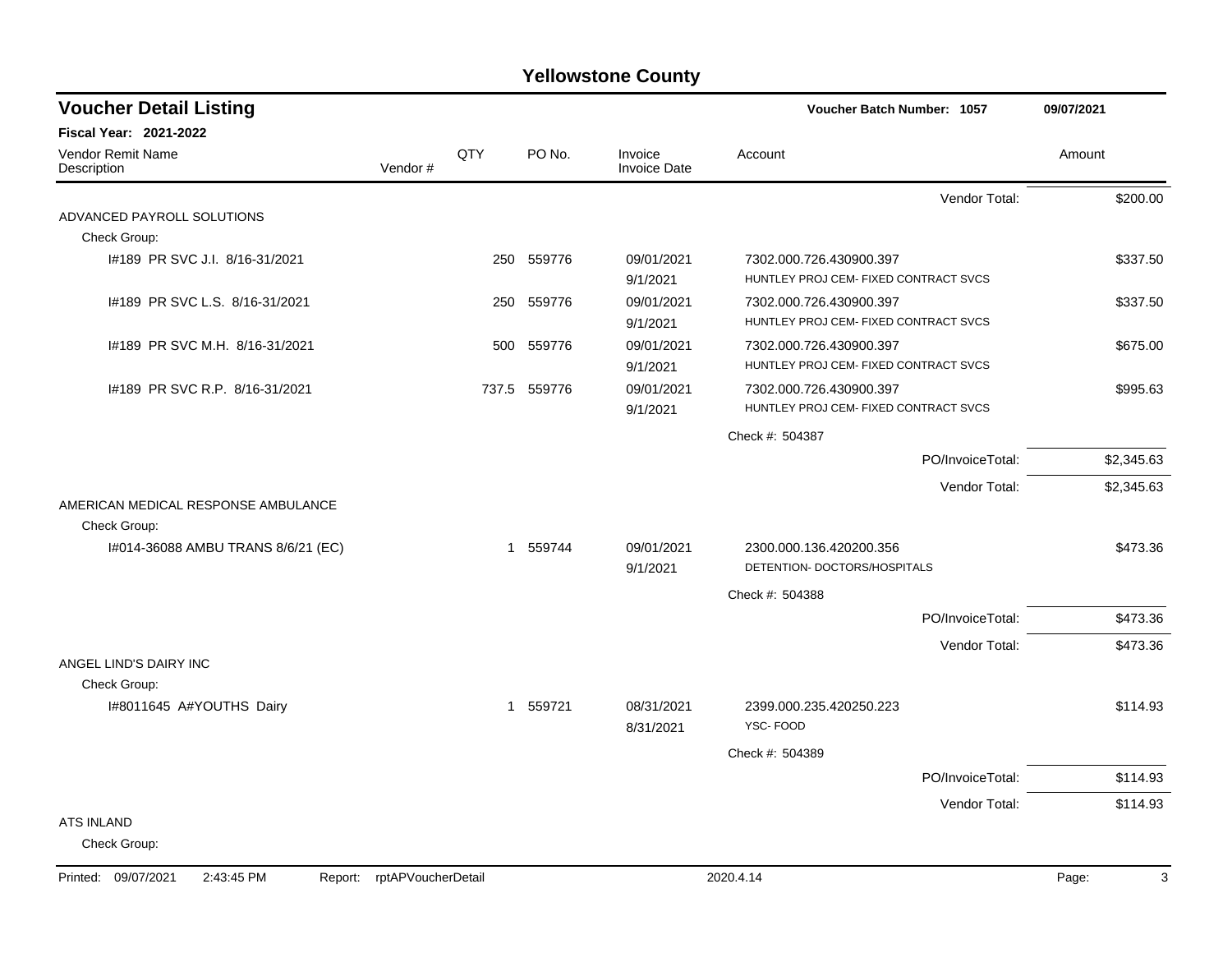| <b>Yellowstone County</b> |  |
|---------------------------|--|
|---------------------------|--|

| <b>Voucher Detail Listing</b>                    |                    |     |             |                                | Voucher Batch Number: 1057                                    | 09/07/2021              |
|--------------------------------------------------|--------------------|-----|-------------|--------------------------------|---------------------------------------------------------------|-------------------------|
| <b>Fiscal Year: 2021-2022</b>                    |                    |     |             |                                |                                                               |                         |
| Vendor Remit Name<br>Description                 | Vendor#            | QTY | PO No.      | Invoice<br><b>Invoice Date</b> | Account                                                       | Amount                  |
| T041478; JAIL; REPAIR DAMPER                     |                    |     | 1 559766    | 09/01/2021                     | 2300.000.146.411200.360                                       | \$2,640.00              |
|                                                  |                    |     |             | 9/1/2021                       | FACILITIES JAIL- REPAIR & MAINT                               |                         |
|                                                  |                    |     |             |                                | Check #: 504390                                               |                         |
|                                                  |                    |     |             |                                | PO/InvoiceTotal:                                              | \$2,640.00              |
|                                                  |                    |     |             |                                | Vendor Total:                                                 | \$2,640.00              |
| <b>AUTOMATED MAINTENANCE SER</b><br>Check Group: | 021399             |     |             |                                |                                                               |                         |
| 77115; YCCH; AUG JANITORIAL SVC                  |                    |     | 1 559762    | 09/01/2021<br>9/1/2021         | 1000.000.145.411200.367<br>FACILITIES- JANITORIAL SERVICES    | \$14,608.92             |
|                                                  |                    |     |             |                                | Check #: 504391                                               |                         |
|                                                  |                    |     |             |                                | PO/InvoiceTotal:                                              | \$14,608.92             |
|                                                  |                    |     |             |                                | Vendor Total:                                                 | \$14,608.92             |
| AUTOMATIC DOORS OF MT INC<br>Check Group:        | 038988             |     |             |                                |                                                               |                         |
| 20489; YCCH; REPAIR SKYBRIDGE                    |                    |     | 1 559759    | 09/01/2021<br>9/1/2021         | 1000.000.145.411200.360<br>FACILITIES- REPAIR & MAINT SERVICE | \$1,997.05              |
|                                                  |                    |     |             |                                | Check #: 504392                                               |                         |
|                                                  |                    |     |             |                                | PO/InvoiceTotal:                                              | \$1,997.05              |
|                                                  |                    |     |             |                                | Vendor Total:                                                 | \$1,997.05              |
| <b>BALCO UNIFORM CO INC</b>                      | 041513             |     |             |                                |                                                               |                         |
| Check Group:                                     |                    |     |             |                                |                                                               |                         |
| I#63806-1 NAMETAPE (off Duggan)                  |                    |     | 559733<br>1 | 09/01/2021<br>9/1/2021         | 2300.000.136.420200.229<br>DETENTION- CLOTHING/UNIFORM STAFF  | \$17.41                 |
|                                                  |                    |     |             |                                | Check #: 504393                                               |                         |
|                                                  |                    |     |             |                                | PO/InvoiceTotal:                                              | \$17.41                 |
|                                                  |                    |     |             |                                | Vendor Total:                                                 | \$17.41                 |
| <b>BARGREEN ELLINGSON INC</b>                    | 046659             |     |             |                                |                                                               |                         |
| Check Group:<br>1#010000180 TOILET PAPER         |                    |     | 7 559734    | 09/01/2021                     | 2300.000.136.420200.220                                       | \$287.28                |
|                                                  |                    |     |             | 9/1/2021                       | DETENTION- OPERATING SUPPLIES                                 |                         |
| Printed: 09/07/2021<br>2:43:45 PM<br>Report:     | rptAPVoucherDetail |     |             |                                | 2020.4.14                                                     | Page:<br>$\overline{4}$ |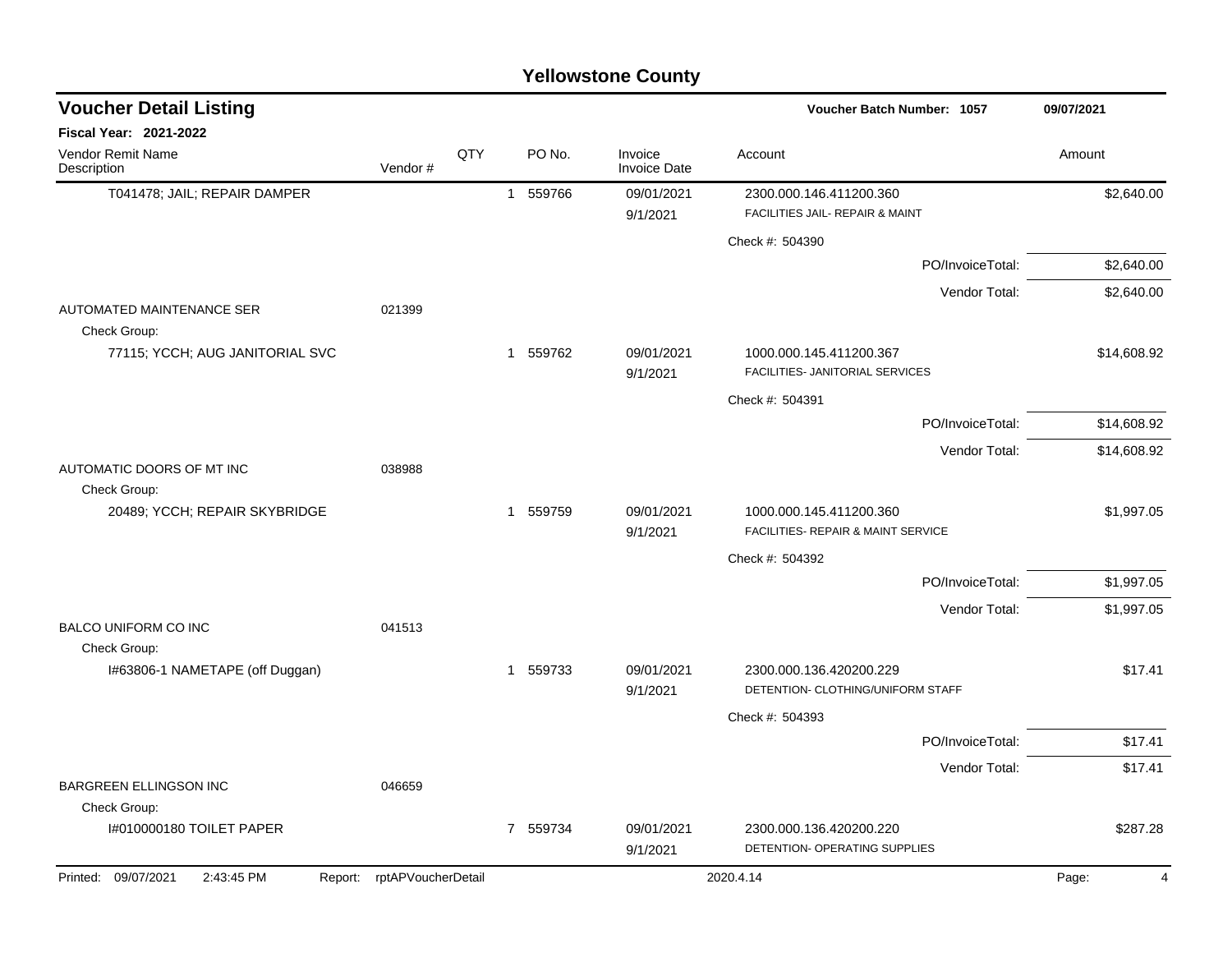| <b>Voucher Detail Listing</b>                      |                    |           |                                | Voucher Batch Number: 1057                                    | 09/07/2021 |
|----------------------------------------------------|--------------------|-----------|--------------------------------|---------------------------------------------------------------|------------|
| Fiscal Year: 2021-2022                             |                    |           |                                |                                                               |            |
| Vendor Remit Name<br>Description<br>Vendor#        | QTY                | PO No.    | Invoice<br><b>Invoice Date</b> | Account                                                       | Amount     |
| I#010000180 GRIPPER WET MOP HANDLE                 |                    | 10 559734 | 09/01/2021<br>9/1/2021         | 2300.000.136.420200.224<br>DETENTION- JANITORIAL SUPPLIES     | \$232.00   |
| 1#010000181 TOILET PAPER                           | 20                 | 559734    | 09/01/2021<br>9/1/2021         | 2300.000.136.420200.220<br>DETENTION- OPERATING SUPPLIES      | \$840.80   |
| I#010000181 HAND SANITIZER                         |                    | 16 559734 | 09/01/2021<br>9/1/2021         | 2300.000.136.420200.220<br>DETENTION- OPERATING SUPPLIES      | \$632.00   |
| I#010000181 JUMBO TISSUE                           |                    | 6 559734  | 09/01/2021<br>9/1/2021         | 2300.000.136.420200.220<br>DETENTION- OPERATING SUPPLIES      | \$184.68   |
| 1#010000181 ROLL TOWEL                             | 8                  | 559734    | 09/01/2021<br>9/1/2021         | 2300.000.136.420200.220<br>DETENTION- OPERATING SUPPLIES      | \$423.44   |
| I#010000181 FACIAL TISSUE                          |                    | 2 559734  | 09/01/2021<br>9/1/2021         | 2300.000.136.420200.220<br>DETENTION- OPERATING SUPPLIES      | \$58.10    |
| I#010000181 TAPERD WOOD HANDLE                     | 3                  | 559734    | 09/01/2021<br>9/1/2021         | 2300.000.136.420200.224<br>DETENTION- JANITORIAL SUPPLIES     | \$18.45    |
| I#002377655 TAPERED WOOD HANDLE                    | 3                  | 559734    | 09/01/2021<br>9/1/2021         | 2300.000.136.420200.224<br>DETENTION- JANITORIAL SUPPLIES     | (\$18.45)  |
|                                                    |                    |           |                                | Check #: 504394                                               |            |
|                                                    |                    |           |                                | PO/InvoiceTotal:                                              | \$2,658.30 |
| Check Group:                                       |                    |           |                                |                                                               |            |
| I#9988655; YCCH; TOWELS                            | 1                  | 559764    | 09/01/2021<br>9/1/2021         | 1000.000.145.411200.360<br>FACILITIES- REPAIR & MAINT SERVICE | \$229.14   |
| I#9979646; YCCH; TOWELS                            | $\overline{1}$     | 559764    | 09/01/2021<br>9/1/2021         | 1000.000.145.411200.360<br>FACILITIES- REPAIR & MAINT SERVICE | \$810.51   |
|                                                    |                    |           |                                | Check #: 504394                                               |            |
|                                                    |                    |           |                                | PO/InvoiceTotal:                                              | \$1,039.65 |
|                                                    |                    |           |                                | Vendor Total:                                                 | \$3,697.95 |
| <b>BILLINGS MONUMENT</b><br>001826<br>Check Group: |                    |           |                                |                                                               |            |
| SET Marker T. Albrecht DOD 2/27/20 SET 8/4/21      | 1                  | 559726    | 08/31/2021<br>8/31/2021        | 1000.000.199.450200.396<br>MISC- FUNERAL EXPENSE/BURIALS      | \$70.00    |
| 2:43:45 PM<br>Printed: 09/07/2021<br>Report:       | rptAPVoucherDetail |           |                                | 2020.4.14                                                     | 5<br>Page: |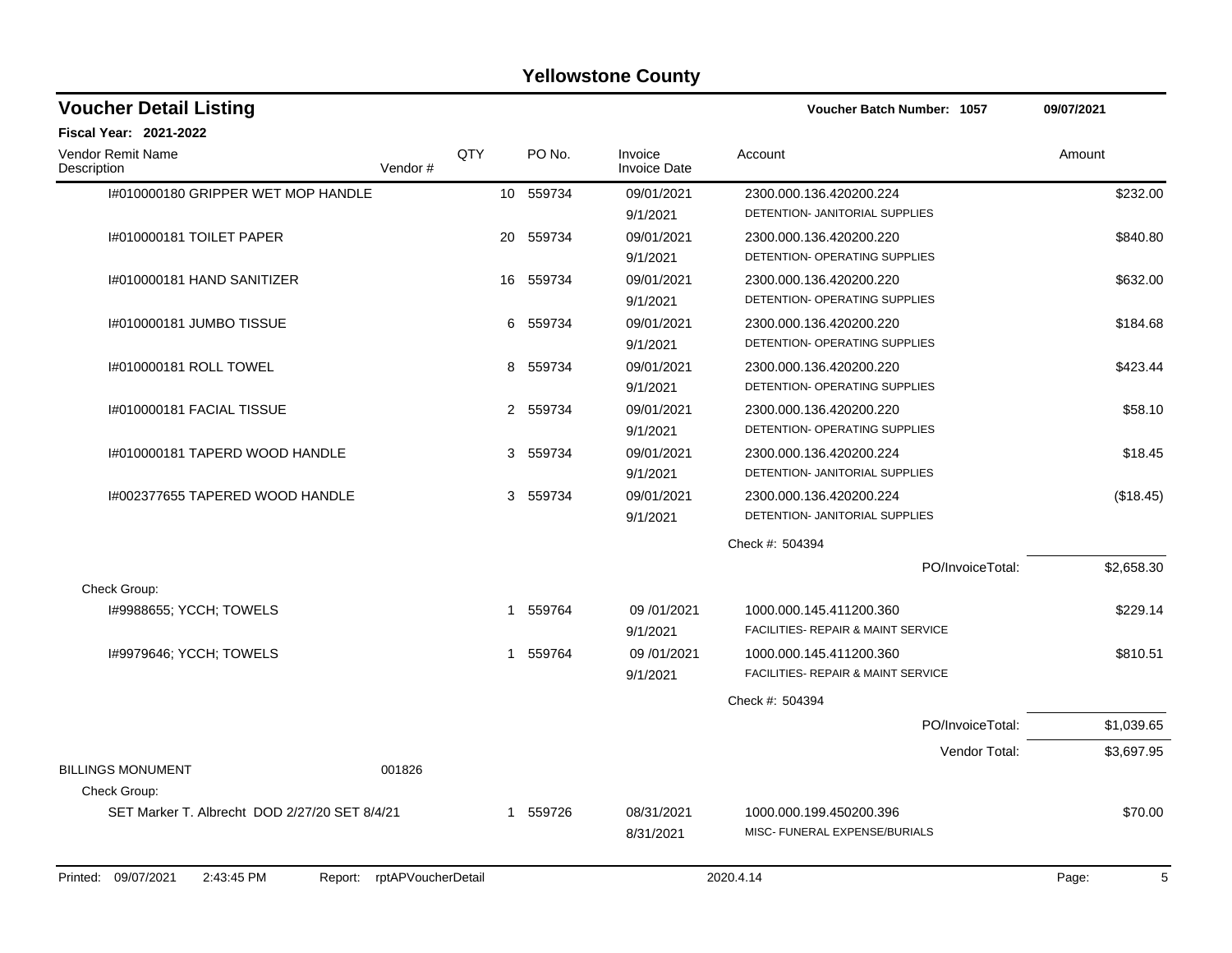| <b>Voucher Detail Listing</b>                         |         |     |                        |                                | Voucher Batch Number: 1057                                    |                  | 09/07/2021 |  |
|-------------------------------------------------------|---------|-----|------------------------|--------------------------------|---------------------------------------------------------------|------------------|------------|--|
| Fiscal Year: 2021-2022                                |         |     |                        |                                |                                                               |                  |            |  |
| Vendor Remit Name<br>Description                      | Vendor# | QTY | PO No.                 | Invoice<br><b>Invoice Date</b> | Account                                                       |                  | Amount     |  |
|                                                       |         |     |                        |                                | Check #: 504395                                               |                  |            |  |
|                                                       |         |     |                        |                                |                                                               | PO/InvoiceTotal: | \$70.00    |  |
|                                                       |         |     |                        |                                |                                                               | Vendor Total:    | \$70.00    |  |
| <b>BILLINGS PUMP &amp; IRRIGATION</b><br>Check Group: | 001835  |     |                        |                                |                                                               |                  |            |  |
| I#73713; YCCH; Rainbird Rotor                         |         |     | 1 559751               | 09/01/2021<br>9/1/2021         | 1000.000.145.411200.360<br>FACILITIES- REPAIR & MAINT SERVICE |                  | \$43.50    |  |
|                                                       |         |     |                        |                                | Check #: 504396                                               |                  |            |  |
|                                                       |         |     |                        |                                |                                                               | PO/InvoiceTotal: | \$43.50    |  |
|                                                       |         |     |                        |                                |                                                               | Vendor Total:    | \$43.50    |  |
| <b>BILLINGS REGIONAL LANDFILL</b>                     | 042554  |     |                        |                                |                                                               |                  |            |  |
| Check Group:                                          |         |     |                        |                                |                                                               |                  |            |  |
| I#1449833; YCCH; BRUSH                                |         |     | 559760<br>$\mathbf{1}$ | 09/01/2021<br>9/1/2021         | 1000.000.145.411200.360<br>FACILITIES- REPAIR & MAINT SERVICE |                  | \$11.45    |  |
|                                                       |         |     |                        |                                | Check #: 504397                                               |                  |            |  |
|                                                       |         |     |                        |                                |                                                               | PO/InvoiceTotal: | \$11.45    |  |
|                                                       |         |     |                        |                                |                                                               | Vendor Total:    | \$11.45    |  |
| BOB BARKER COMPANY, INC                               | 001977  |     |                        |                                |                                                               |                  |            |  |
| Check Group:                                          |         |     |                        |                                |                                                               |                  |            |  |
| I#INV1659330 A# YELMT4:YELMT2 / Rescue Tool<br>w/case |         |     | 1 559727               | 08/31/2021                     | 2399.000.235.420250.220                                       |                  | \$81.70    |  |
|                                                       |         |     |                        | 8/31/2021                      | YSC- OPERATING SUPPLIES                                       |                  |            |  |
|                                                       |         |     |                        |                                | Check #: 504398                                               |                  |            |  |
|                                                       |         |     |                        |                                |                                                               | PO/InvoiceTotal: | \$81.70    |  |
| Check Group:                                          |         |     |                        |                                |                                                               |                  |            |  |
| I#INV1657741 SANDAL ORG SZ MD                         |         |     | 216 559732             | 09/01/2021                     | 2300.000.136.420200.226                                       |                  | \$831.60   |  |
|                                                       |         |     |                        | 9/1/2021                       | DETENTION- CLOTHING & UNIFORMS                                |                  |            |  |
| I#INV1657741 SANDAL ORG SZ LRG                        |         | 576 | 559732                 | 09/01/2021<br>9/1/2021         | 2300.000.136.420200.226<br>DETENTION- CLOTHING & UNIFORMS     |                  | \$2,217.60 |  |
|                                                       |         |     |                        |                                |                                                               |                  |            |  |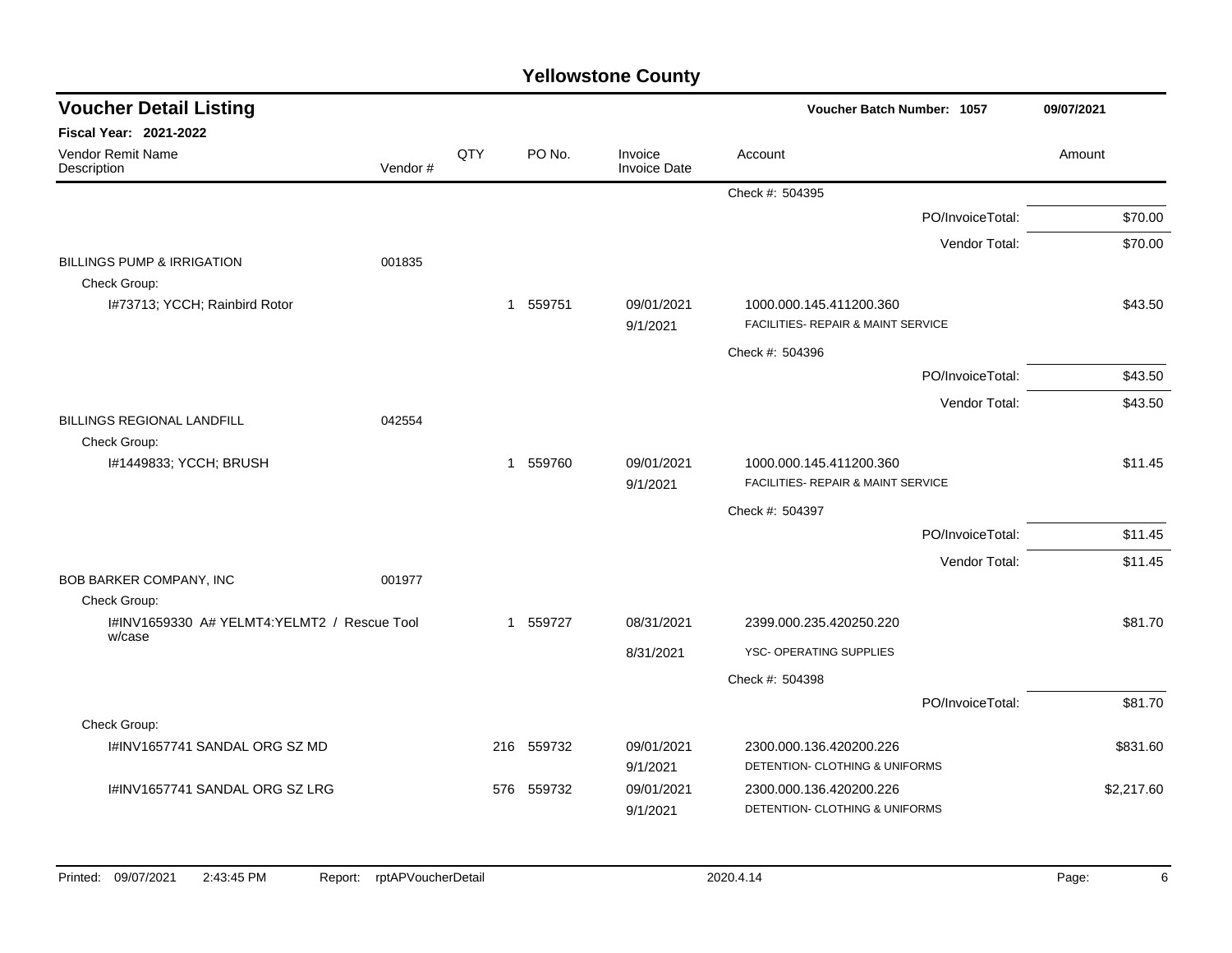#### I#INV1657741 SANDAL ORG SZ XLRG 576 559732 09/01/2021 2300.000.136.420200.226 \$2,217.60 9/1/2021 DETENTION- CLOTHING & UNIFORMS I#INV1657741 SANDAL ORG SZ 2XL 252 559732 09/01/2021 2300.000.136.420200.226 \$970.20 9/1/2021 DETENTION- CLOTHING & UNIFORMS I#INV1657741 SANDAL ORG SZ 3XL 108 559732 09/01/2021 2300.000.136.420200.226 \$415.80 9/1/2021 DETENTION- CLOTHING & UNIFORMS Check #: 504398 PO/InvoiceTotal: \$6,652.80 Vendor Total: \$6,734.50 CAPITAL ONE Check Group: A#603949 Paper Plates 32.88 and 559787 09/02/2021 2399.000.235.420250.221 532.88 9/2/2021 YSC- FOOD SUPPLIES A#603949 Veg. Oil 1 1 559787 09/02/2021 2399.000.235.420250.223 323.12 9/2/2021 YSC- FOOD Check #: 504399 PO/InvoiceTotal: \$56.00 Vendor Total: \$56.00 CENTURYLINK.... Check Group: A#4062482082-937B 217 N 27TH 8/22/21 21 559771 09/01/2021 6060.000.608.500800.345 9/1/2021 TECHNOLOGY- TELEPHONE & TECHNOLOGY A#4062482084-941B 3165 KING AVE E 8/22/21 1 559771 09/01/2021 6060.000.608.500800.345 9/1/2021 TECHNOLOGY- TELEPHONE & TECHNOLOGY A#4062482083-939B 3165 KING AVE E 8/22/21 1 559771 09/01/2021 6060.000.608.500800.345 9/1/2021 TECHNOLOGY- TELEPHONE & TECHNOLOGY Check #: 504400 PO/InvoiceTotal: \$173.21 Vendor Total: \$173.21 COOLEY, CALLIE **Voucher Batch Number: Yellowstone County** Vendor Remit Name **Description Voucher Detail Listing Fiscal Year: 2021-2022 1057 09/07/2021** PO No. Invoice Account Amount Amount Amount Amount Vendor # **QTY** Invoice Date

#### Printed: 09/07/2021 2:43:45 PM Report: rptAPVoucherDetail 2020.4.14 2020.4.14 Page: 7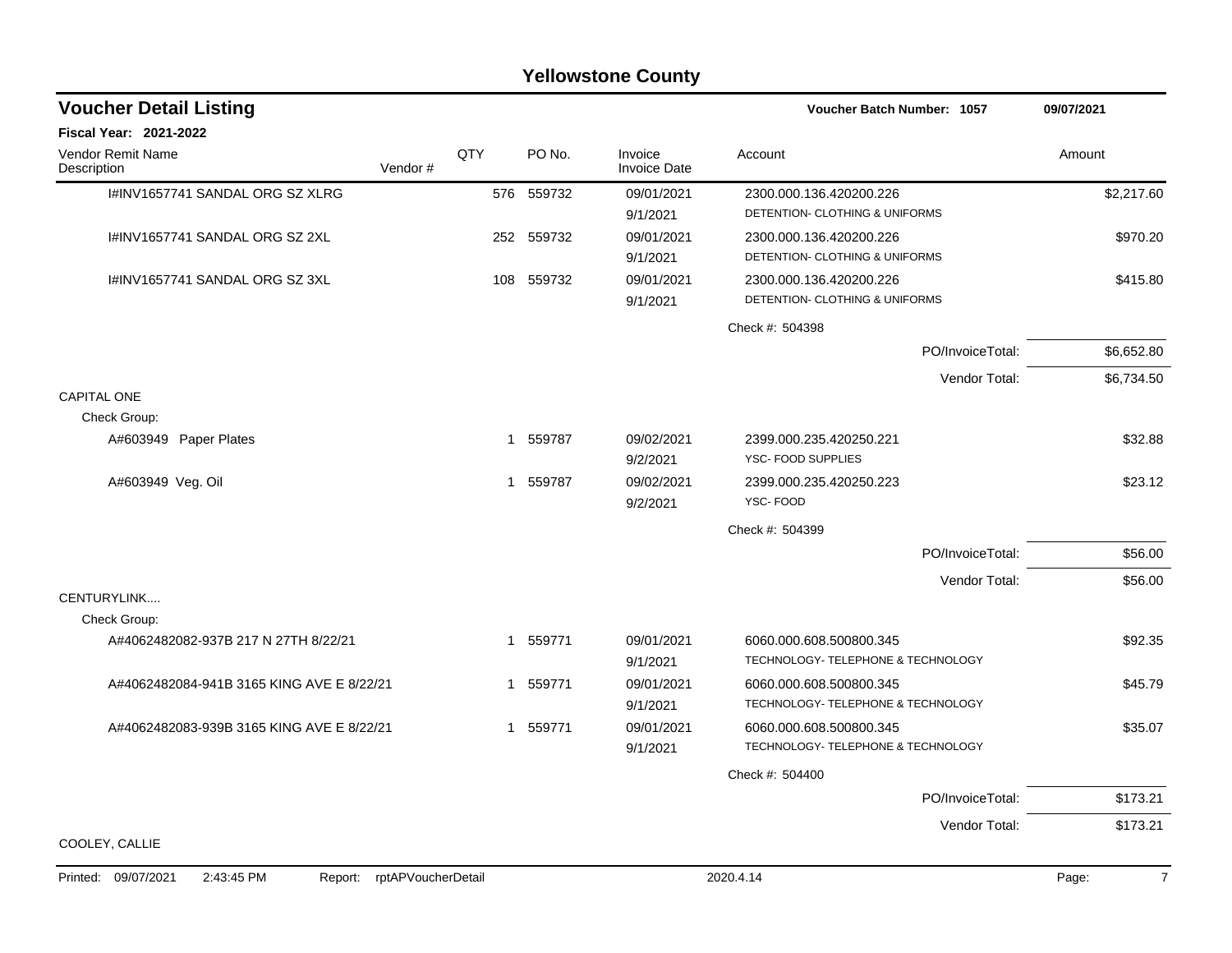| <b>Voucher Detail Listing</b>                                      |     |             |                                | Voucher Batch Number: 1057                                                         | 09/07/2021 |
|--------------------------------------------------------------------|-----|-------------|--------------------------------|------------------------------------------------------------------------------------|------------|
| <b>Fiscal Year: 2021-2022</b>                                      |     |             |                                |                                                                                    |            |
| <b>Vendor Remit Name</b><br>Vendor#<br>Description                 | QTY | PO No.      | Invoice<br><b>Invoice Date</b> | Account                                                                            | Amount     |
| Check Group:                                                       |     |             |                                |                                                                                    |            |
| Per Diem-Soybean Wksp Sidney 8-24-25/21 CC                         |     | 1 559725    | 08/31/2021<br>8/31/2021        | 2290.000.410.450400.370<br><b>EXTENSION- TRAVEL</b>                                | \$51.00    |
| Mileage Soybean Wksp Sidney 8-24-25/21 CC                          |     | 1 559725    | 08/31/2021<br>8/31/2021        | 2290.000.410.450400.370<br><b>EXTENSION- TRAVEL</b>                                | \$302.40   |
|                                                                    |     |             |                                | Check #: 504401                                                                    |            |
|                                                                    |     |             |                                | PO/InvoiceTotal:                                                                   | \$353.40   |
|                                                                    |     |             |                                | Vendor Total:                                                                      | \$353.40   |
| CREATIVE PRODUCT SOURCE INC                                        |     |             |                                |                                                                                    |            |
| Check Group:                                                       |     |             |                                |                                                                                    |            |
| I#CPI091048 Self Seal Prop Bags                                    |     | 2000 559738 | 09/01/2021<br>9/1/2021         | 2300.000.136.420200.220<br>DETENTION- OPERATING SUPPLIES                           | \$1,033.34 |
|                                                                    |     |             |                                | Check #: 504402                                                                    |            |
|                                                                    |     |             |                                | PO/InvoiceTotal:                                                                   | \$1,033.34 |
|                                                                    |     |             |                                | Vendor Total:                                                                      | \$1,033.34 |
| <b>CULLIGAN WATER</b><br>Check Group:                              |     |             |                                |                                                                                    |            |
| A#571X04776404 Solar Salt 40lb                                     |     | 1 559772    | 09/01/2021<br>9/1/2021         | 2300.000.146.411200.360<br>FACILITIES JAIL- REPAIR & MAINT                         | \$945.00   |
|                                                                    |     |             |                                | Check #: 504403                                                                    |            |
|                                                                    |     |             |                                | PO/InvoiceTotal:                                                                   | \$945.00   |
|                                                                    |     |             |                                | Vendor Total:                                                                      | \$945.00   |
| DXP ENTERPRISES INC<br>041624<br>Check Group:                      |     |             |                                |                                                                                    |            |
| I#52327005 Compressor Full Service                                 |     | 1 559781    | 09/02/2021<br>9/2/2021         | 7203.000.720.420400.398<br>BROADVIEW FIRE #3- VARIABLE CONTRACT<br><b>SERVICES</b> | \$975.47   |
|                                                                    |     |             |                                | Check #: 504404                                                                    |            |
|                                                                    |     |             |                                | PO/InvoiceTotal:                                                                   | \$975.47   |
|                                                                    |     |             |                                | Vendor Total:                                                                      | \$975.47   |
| Printed: 09/07/2021<br>2:43:45 PM<br>rptAPVoucherDetail<br>Report: |     |             |                                | 2020.4.14                                                                          | 8<br>Page: |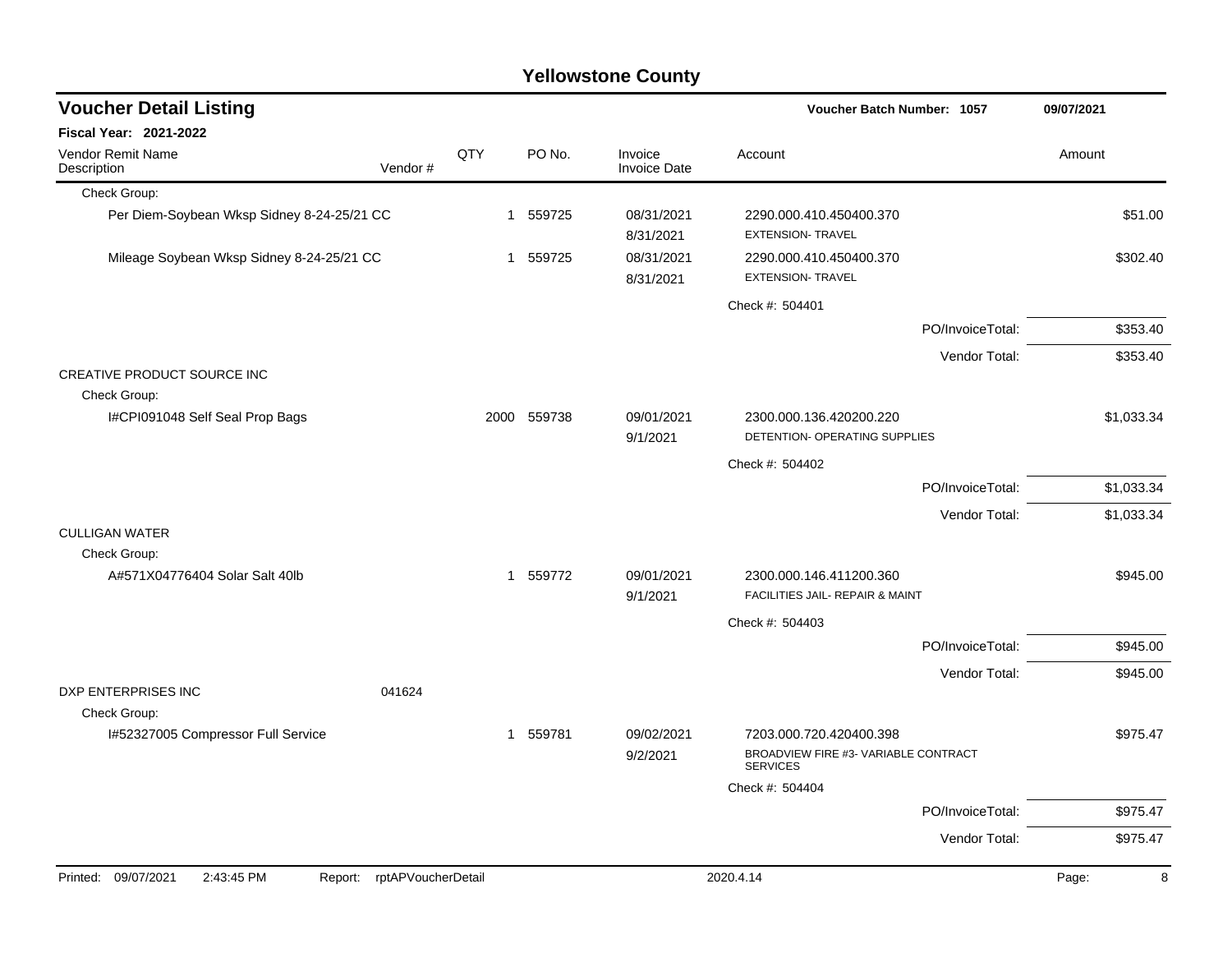| <b>Voucher Detail Listing</b>      |         |     |                        |                                | Voucher Batch Number: 1057                                 | 09/07/2021 |
|------------------------------------|---------|-----|------------------------|--------------------------------|------------------------------------------------------------|------------|
| <b>Fiscal Year: 2021-2022</b>      |         |     |                        |                                |                                                            |            |
| Vendor Remit Name<br>Description   | Vendor# | QTY | PO No.                 | Invoice<br><b>Invoice Date</b> | Account                                                    | Amount     |
| ECOLAB PEST ELIMINATION DIVISION   |         |     |                        |                                |                                                            |            |
| Check Group:                       |         |     |                        |                                |                                                            |            |
| 5136856; JAIL; PEST CONTROL        |         |     | 559769<br>$\mathbf{1}$ | 09/01/2021<br>9/1/2021         | 2300.000.146.411200.360<br>FACILITIES JAIL- REPAIR & MAINT | \$90.96    |
|                                    |         |     |                        |                                | Check #: 504405                                            |            |
|                                    |         |     |                        |                                | PO/InvoiceTotal:                                           | \$90.96    |
|                                    |         |     |                        |                                | Vendor Total:                                              | \$90.96    |
| <b>ECONOPRINT</b>                  |         |     |                        |                                |                                                            |            |
| Check Group:                       |         |     |                        |                                |                                                            |            |
| 1#309711 CONTROL LOGS              |         |     | 1 559742               | 09/01/2021                     | 2300.000.136.420200.220<br>DETENTION- OPERATING SUPPLIES   | \$270.19   |
|                                    |         |     |                        | 9/1/2021                       |                                                            |            |
|                                    |         |     |                        |                                | Check #: 504406                                            |            |
|                                    |         |     |                        |                                | PO/InvoiceTotal:                                           | \$270.19   |
|                                    |         |     |                        |                                | Vendor Total:                                              | \$270.19   |
| ENTENMANN-ROVIN CO<br>Check Group: | 002819  |     |                        |                                |                                                            |            |
| I#0160621-IN YC Dome Badge         |         |     | 6<br>559730            | 09/01/2021                     | 2300.000.136.420200.229                                    | \$652.00   |
|                                    |         |     |                        | 9/1/2021                       | DETENTION- CLOTHING/UNIFORM STAFF                          |            |
| I#0160621-IN Package Ins           |         |     | 559730<br>1            | 09/01/2021                     | 2300.000.136.420200.229                                    | \$12.00    |
|                                    |         |     |                        | 9/1/2021                       | DETENTION- CLOTHING/UNIFORM STAFF                          |            |
| I#0160621-IN Package/Handling Fee  |         |     | 1 559730               | 09/01/2021                     | 2300.000.136.420200.229                                    | \$5.90     |
|                                    |         |     |                        | 9/1/2021                       | DETENTION- CLOTHING/UNIFORM STAFF                          |            |
|                                    |         |     |                        |                                | Check #: 504407                                            |            |
|                                    |         |     |                        |                                | PO/InvoiceTotal:                                           | \$669.90   |
|                                    |         |     |                        |                                | Vendor Total:                                              | \$669.90   |
| FEI INC                            | 045194  |     |                        |                                |                                                            |            |
| Check Group:                       |         |     |                        |                                |                                                            |            |
| I#024440/parts                     |         |     | 1 559719               | 09/02/2021                     | 2140.000.403.431100.230                                    | \$125.12   |
|                                    |         |     |                        | 9/2/2021                       | WEED- REPAIR & MAINT SUPPLIES                              |            |
|                                    |         |     |                        |                                |                                                            |            |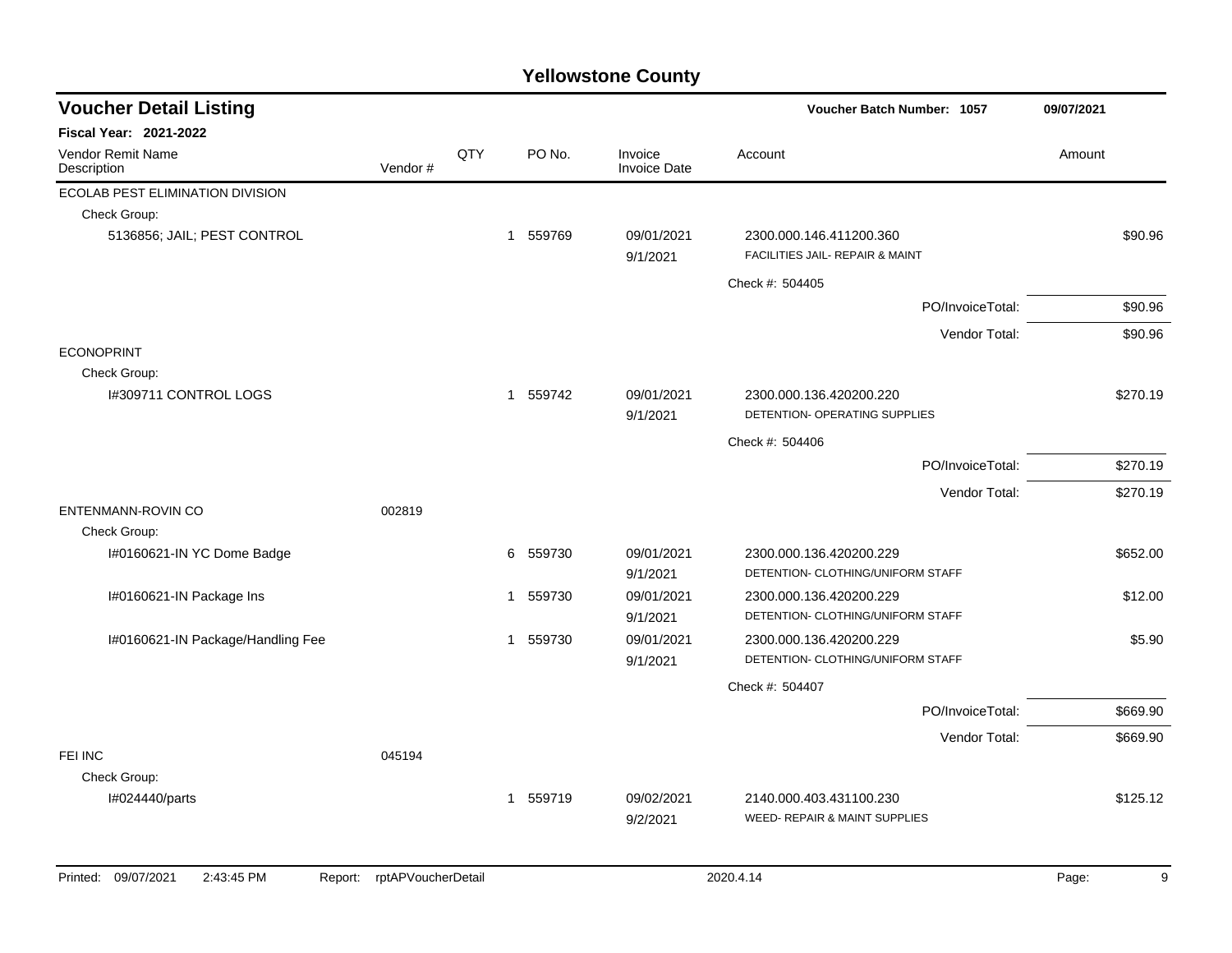|                                              |                    |     |                        | <b>Yellowstone County</b>      |                                                               |                  |             |
|----------------------------------------------|--------------------|-----|------------------------|--------------------------------|---------------------------------------------------------------|------------------|-------------|
| <b>Voucher Detail Listing</b>                |                    |     |                        |                                | <b>Voucher Batch Number: 1057</b>                             |                  | 09/07/2021  |
| Fiscal Year: 2021-2022                       |                    |     |                        |                                |                                                               |                  |             |
| Vendor Remit Name<br>Description             | Vendor#            | QTY | PO No.                 | Invoice<br><b>Invoice Date</b> | Account                                                       |                  | Amount      |
| I#025182 Returned from I#024440 8/26/21      |                    |     | 559719<br>1            | 09/02/2021                     | 2140.000.403.431100.230                                       |                  | (\$108.15)  |
|                                              |                    |     |                        | 9/2/2021                       | <b>WEED- REPAIR &amp; MAINT SUPPLIES</b>                      |                  |             |
|                                              |                    |     |                        |                                | Check #: 504408                                               |                  |             |
|                                              |                    |     |                        |                                |                                                               | PO/InvoiceTotal: | \$16.97     |
|                                              |                    |     |                        |                                |                                                               | Vendor Total:    | \$16.97     |
| FIREMASTER.                                  | 002893             |     |                        |                                |                                                               |                  |             |
| Check Group:                                 |                    |     |                        |                                |                                                               |                  |             |
| 1#878625 ANNUAL MAINT                        |                    |     | 559763<br>1            | 09/01/2021<br>9/1/2021         | 2300.000.146.411200.360<br>FACILITIES JAIL- REPAIR & MAINT    |                  | \$268.25    |
| I#882061; YCCH; ANNUAL MAINT                 |                    |     | 559763<br>1            | 09/01/2021                     | 1000.000.145.411200.360                                       |                  | \$1,003.75  |
|                                              |                    |     |                        | 9/1/2021                       | FACILITIES- REPAIR & MAINT SERVICE                            |                  |             |
|                                              |                    |     |                        |                                | Check #: 504409                                               |                  |             |
|                                              |                    |     |                        |                                |                                                               | PO/InvoiceTotal: | \$1,272.00  |
|                                              |                    |     |                        |                                |                                                               | Vendor Total:    | \$1,272.00  |
| FLEX FAMILY HEALTH PLLC<br>Check Group:      |                    |     |                        |                                |                                                               |                  |             |
| I#1334 Aug 2021 Medical Services             |                    |     | 559790<br>$\mathbf{1}$ | 09/02/2021                     | 2399.000.235.420250.351                                       |                  | \$750.00    |
|                                              |                    |     |                        | 9/2/2021                       | YSC- MEDICAL & PSYCH SERVICES                                 |                  |             |
| I#1334 Physical for S.VC.                    |                    |     | 1 559790               | 09/02/2021                     | 2399.000.235.420250.356                                       |                  | \$100.00    |
|                                              |                    |     |                        | 9/2/2021                       | YSC-MEDICAL/OTHER                                             |                  |             |
|                                              |                    |     |                        |                                | Check #: 504410                                               |                  |             |
|                                              |                    |     |                        |                                |                                                               | PO/InvoiceTotal: | \$850.00    |
|                                              |                    |     |                        |                                |                                                               | Vendor Total:    | \$850.00    |
| <b>FLOWMARK CO</b>                           | 036626             |     |                        |                                |                                                               |                  |             |
| Check Group:                                 |                    |     |                        |                                |                                                               |                  |             |
| 108226; YCCH; FILTERS                        |                    |     | 1 559758               | 09/01/2021<br>9/1/2021         | 1000.000.145.411200.360<br>FACILITIES- REPAIR & MAINT SERVICE |                  | \$112.68    |
|                                              |                    |     |                        |                                | Check #: 504411                                               |                  |             |
|                                              |                    |     |                        |                                |                                                               | PO/InvoiceTotal: | \$112.68    |
|                                              |                    |     |                        |                                |                                                               | Vendor Total:    | \$112.68    |
| Printed: 09/07/2021<br>2:43:45 PM<br>Report: | rptAPVoucherDetail |     |                        |                                | 2020.4.14                                                     |                  | Page:<br>10 |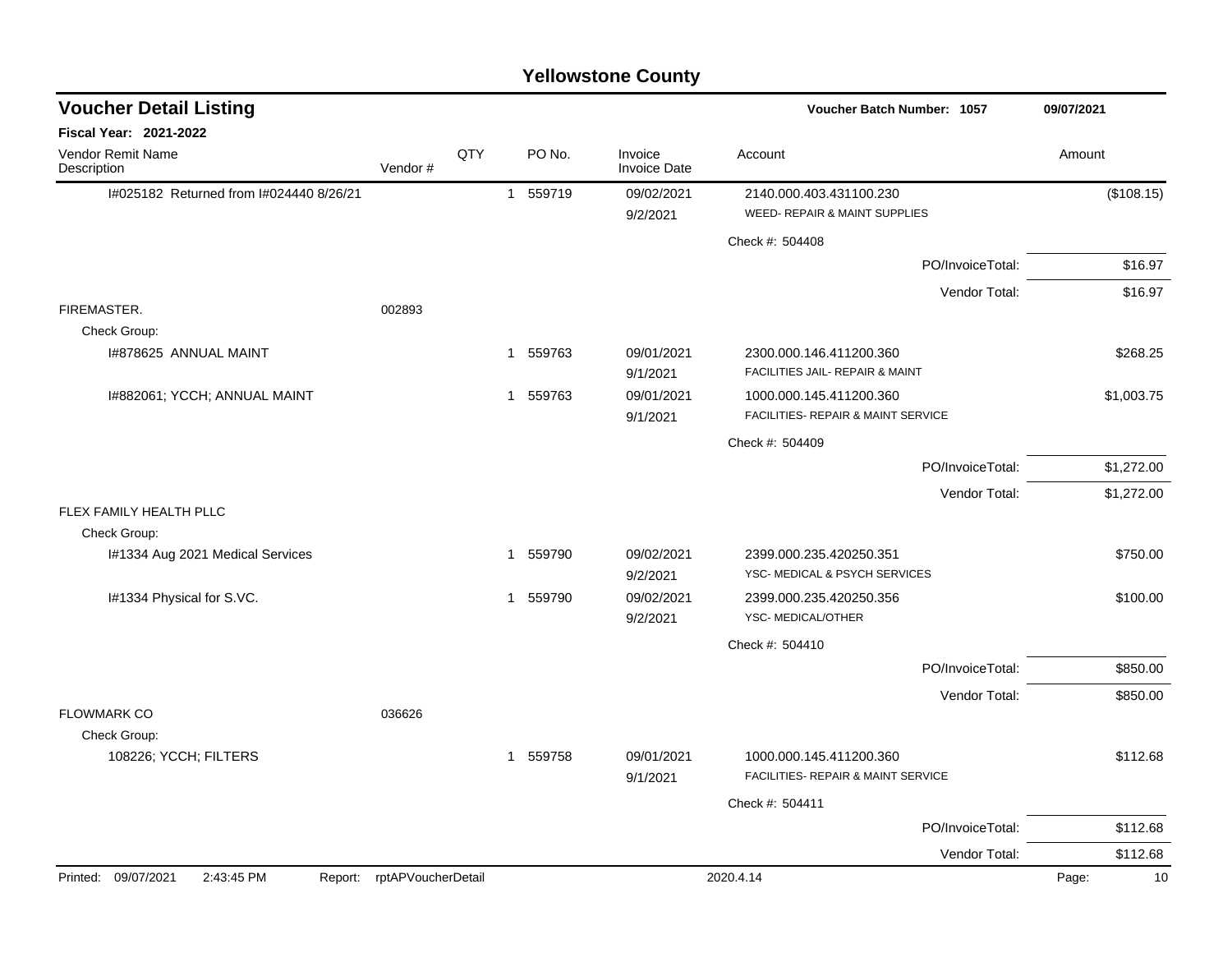| <b>Voucher Detail Listing</b>           |         |     |                        |        |                                | <b>Voucher Batch Number: 1057</b>                             |                  | 09/07/2021 |  |
|-----------------------------------------|---------|-----|------------------------|--------|--------------------------------|---------------------------------------------------------------|------------------|------------|--|
| <b>Fiscal Year: 2021-2022</b>           |         |     |                        |        |                                |                                                               |                  |            |  |
| <b>Vendor Remit Name</b><br>Description | Vendor# | QTY |                        | PO No. | Invoice<br><b>Invoice Date</b> | Account                                                       |                  | Amount     |  |
| <b>GRAYBAR ELECTRIC</b>                 | 003190  |     |                        |        |                                |                                                               |                  |            |  |
| Check Group:                            |         |     |                        |        |                                |                                                               |                  |            |  |
| I#9322985601; YCCH; LIGHTING            |         |     | 1 559749               |        | 09/01/2021<br>9/1/2021         | 1000.000.145.411200.360<br>FACILITIES- REPAIR & MAINT SERVICE |                  | \$53.83    |  |
| I#9323010104; LIGHTING                  |         |     | 559749<br>$\mathbf{1}$ |        | 09/01/2021<br>9/1/2021         | 2300.000.146.411200.360<br>FACILITIES JAIL- REPAIR & MAINT    |                  | \$105.50   |  |
|                                         |         |     |                        |        |                                | Check #: 504412                                               |                  |            |  |
|                                         |         |     |                        |        |                                |                                                               | PO/InvoiceTotal: | \$159.33   |  |
|                                         |         |     |                        |        |                                |                                                               | Vendor Total:    | \$159.33   |  |
| <b>KELLING, TAMI</b>                    |         |     |                        |        |                                |                                                               |                  |            |  |
| Check Group:                            |         |     |                        |        |                                |                                                               |                  |            |  |
| August 2021 Mileage                     |         |     | 1 559729               |        | 08/31/2021<br>8/31/2021        | 2399.000.235.420250.370<br><b>YSC-TRAVEL</b>                  |                  | \$70.11    |  |
|                                         |         |     |                        |        |                                | Check #: 504413                                               |                  |            |  |
|                                         |         |     |                        |        |                                |                                                               | PO/InvoiceTotal: | \$70.11    |  |
|                                         |         |     |                        |        |                                |                                                               | Vendor Total:    | \$70.11    |  |
| KINGS ACE HARDWARE, STATE               |         |     |                        |        |                                |                                                               |                  |            |  |
| Check Group:                            |         |     |                        |        |                                |                                                               |                  |            |  |
| I#742930/2; JAIL; VELCRO                |         |     | 1 559768               |        | 09/01/2021<br>9/1/2021         | 2300.000.146.411200.360<br>FACILITIES JAIL- REPAIR & MAINT    |                  | \$49.98    |  |
| I#743104/2; JAIL; FILTER                |         |     | $\mathbf{1}$           | 559768 | 09/01/2021                     | 2300.000.146.411200.360                                       |                  | \$26.99    |  |
|                                         |         |     |                        |        | 9/1/2021                       | FACILITIES JAIL- REPAIR & MAINT                               |                  |            |  |
| I#743146/2; JAIL; V BELT                |         |     | 1                      | 559768 | 09/01/2021                     | 2300.000.146.411200.360                                       |                  | \$7.99     |  |
|                                         |         |     |                        |        | 9/1/2021                       | FACILITIES JAIL- REPAIR & MAINT                               |                  |            |  |
| I#743285/2; JAIL; PIPE                  |         |     | 1                      | 559768 | 09/01/2021                     | 2300.000.146.411200.360                                       |                  | \$2.59     |  |
|                                         |         |     |                        |        | 9/1/2021                       | FACILITIES JAIL- REPAIR & MAINT                               |                  |            |  |
| I#743297/2; JAIL; MOUNT                 |         |     | 1 559768               |        | 09/01/2021                     | 2300.000.146.411200.360                                       |                  | \$59.99    |  |
|                                         |         |     |                        |        | 9/1/2021                       | FACILITIES JAIL- REPAIR & MAINT                               |                  |            |  |
| I#742897/2; JAIL; GLUE                  |         |     | 1 559768               |        | 09/01/2021                     | 2300.000.146.411200.360                                       |                  | \$5.99     |  |
|                                         |         |     |                        |        | 9/1/2021                       | FACILITIES JAIL- REPAIR & MAINT                               |                  |            |  |
|                                         |         |     |                        |        |                                |                                                               |                  |            |  |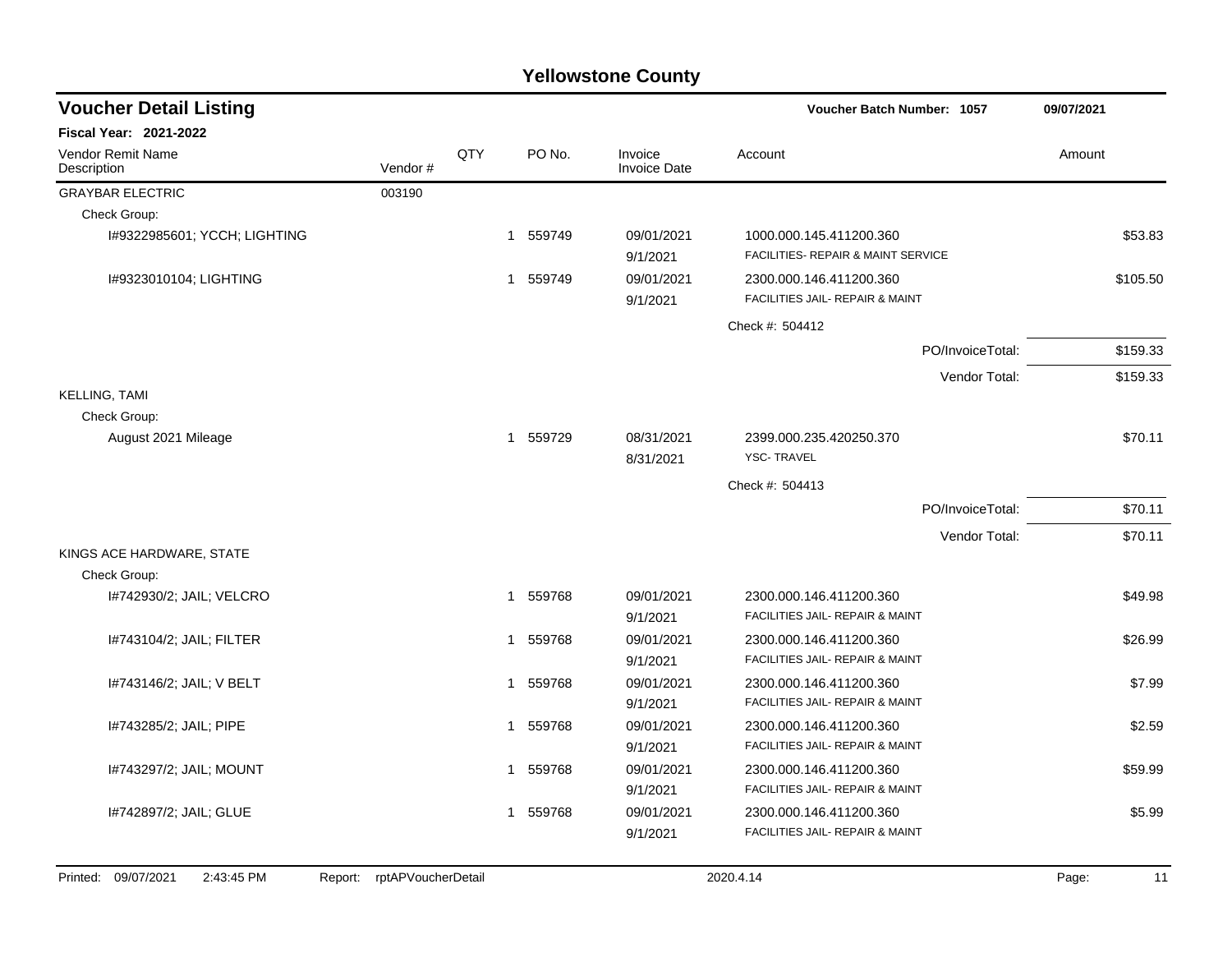| <b>Yellowstone County</b>                       |                            |             |        |                         |                                               |             |  |  |  |  |  |
|-------------------------------------------------|----------------------------|-------------|--------|-------------------------|-----------------------------------------------|-------------|--|--|--|--|--|
| <b>Voucher Detail Listing</b>                   |                            |             |        |                         | Voucher Batch Number: 1057                    | 09/07/2021  |  |  |  |  |  |
| <b>Fiscal Year: 2021-2022</b>                   |                            |             |        |                         |                                               |             |  |  |  |  |  |
| Vendor Remit Name<br>Description                | Vendor#                    | QTY         | PO No. | Invoice<br>Invoice Date | Account                                       | Amount      |  |  |  |  |  |
| I#742869/2; JAIL; TAPE                          |                            | 1           | 559768 | 09/01/2021              | 2300.000.146.411200.360                       | \$29.97     |  |  |  |  |  |
|                                                 |                            |             |        | 9/1/2021                | FACILITIES JAIL- REPAIR & MAINT               |             |  |  |  |  |  |
| 1#742790/2; JAIL; TORCH KIT                     |                            | -1          | 559768 | 09/01/2021              | 2300.000.146.411200.360                       | \$50.56     |  |  |  |  |  |
|                                                 |                            |             |        | 9/1/2021                | FACILITIES JAIL- REPAIR & MAINT               |             |  |  |  |  |  |
| I#743217/2; JAIL; CEMENT                        |                            | 1           | 559768 | 09/01/2021              | 2300.000.146.411200.360                       | \$9.18      |  |  |  |  |  |
|                                                 |                            |             |        | 9/1/2021                | FACILITIES JAIL- REPAIR & MAINT               |             |  |  |  |  |  |
| 1#742974/2; YCCH; NAILS                         |                            | 1           | 559768 | 09/01/2021              | 1000.000.145.411200.360                       | \$7.00      |  |  |  |  |  |
|                                                 |                            |             |        | 9/1/2021                | FACILITIES- REPAIR & MAINT SERVICE            |             |  |  |  |  |  |
| I#742972/2; YCCH; NAILS                         |                            | -1          | 559768 | 09/01/2021              | 1000.000.145.411200.360                       | \$70.93     |  |  |  |  |  |
|                                                 |                            |             |        | 9/1/2021                | <b>FACILITIES- REPAIR &amp; MAINT SERVICE</b> |             |  |  |  |  |  |
| I#742912/2; YCCH; BLADES                        |                            | $\mathbf 1$ | 559768 | 09/01/2021              | 1000.000.145.411200.360                       | \$60.96     |  |  |  |  |  |
|                                                 |                            |             |        | 9/1/2021                | FACILITIES- REPAIR & MAINT SERVICE            |             |  |  |  |  |  |
|                                                 |                            |             |        |                         | Check #: 504414                               |             |  |  |  |  |  |
|                                                 |                            |             |        |                         | PO/InvoiceTotal:                              | \$382.13    |  |  |  |  |  |
| Check Group:                                    |                            |             |        |                         |                                               |             |  |  |  |  |  |
| I#743225/2 A#200416 Toilet valve, angle broom   |                            | 1           | 559786 | 09/02/2021              | 2399.000.235.420250.360                       | \$31.98     |  |  |  |  |  |
|                                                 |                            |             |        | 9/2/2021                | YSC- REPAIRS & MAINT SERVICE                  |             |  |  |  |  |  |
| I#743164/2 A#200411 Flourscent lamps            |                            | -1          | 559786 | 09/02/2021              | 2399.000.235.420250.360                       | \$9.18      |  |  |  |  |  |
|                                                 |                            |             |        | 9/2/2021                | YSC- REPAIRS & MAINT SERVICE                  |             |  |  |  |  |  |
|                                                 |                            |             |        |                         | Check #: 504414                               |             |  |  |  |  |  |
|                                                 |                            |             |        |                         | PO/InvoiceTotal:                              | \$41.16     |  |  |  |  |  |
|                                                 |                            |             |        |                         | Vendor Total:                                 | \$423.29    |  |  |  |  |  |
| LEE ENTERPRISES OF MONTANA                      |                            |             |        |                         |                                               |             |  |  |  |  |  |
| Check Group:                                    |                            |             |        |                         |                                               |             |  |  |  |  |  |
| A#102-60000275, O#61256-1, Victim Witness Coord |                            | -1          | 559747 | 09/01/2021              | 2301.000.122.411100.337                       | \$324.82    |  |  |  |  |  |
|                                                 |                            |             |        | 9/1/2021                | ATTORNEY- PUBLICITY/ADVERTISING               |             |  |  |  |  |  |
| A#102-60000275, O#61892-1, Equip Op I           |                            | 1           | 559747 | 09/01/2021              | 2110.000.401.430200.337                       | \$364.26    |  |  |  |  |  |
|                                                 |                            |             |        | 9/1/2021                | ROAD- PUBLICITY/ADVERTISING                   |             |  |  |  |  |  |
| A#102-60000275, O#61901-1, Jus Court Clerk      |                            | 1           | 559747 | 09/01/2021              | 1000.000.199.411800.337                       | \$324.82    |  |  |  |  |  |
|                                                 |                            |             |        | 9/1/2021                | MISC- PUBLICITY/ADVERTISING                   |             |  |  |  |  |  |
|                                                 |                            |             |        |                         |                                               |             |  |  |  |  |  |
| Printed: 09/07/2021<br>2:43:45 PM               | Report: rptAPVoucherDetail |             |        |                         | 2020.4.14                                     | 12<br>Page: |  |  |  |  |  |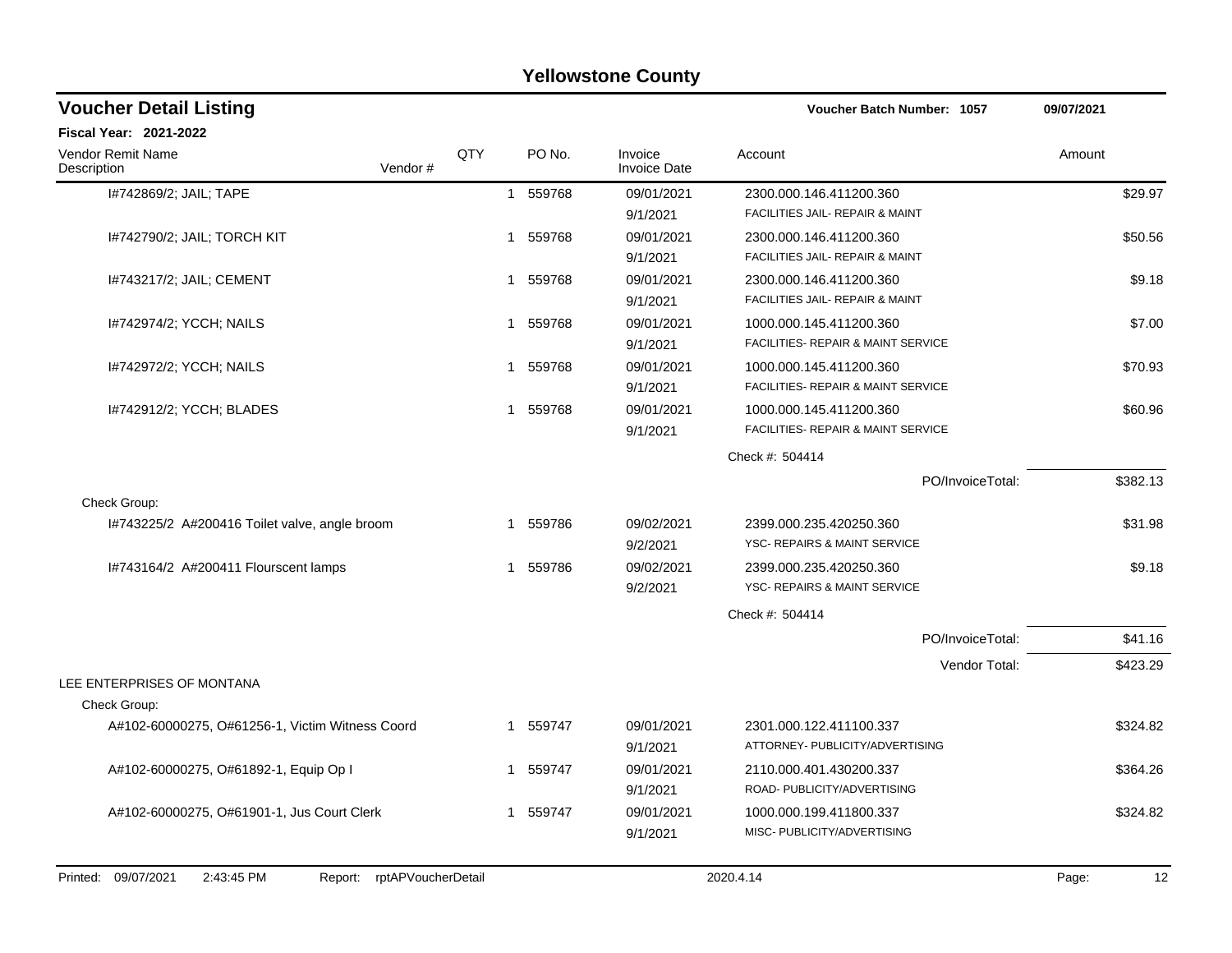|                                  | <b>Voucher Detail Listing</b>                   |                    |  |          |                                | <b>Voucher Batch Number: 1057</b>             |                  | 09/07/2021  |
|----------------------------------|-------------------------------------------------|--------------------|--|----------|--------------------------------|-----------------------------------------------|------------------|-------------|
| Fiscal Year: 2021-2022           |                                                 |                    |  |          |                                |                                               |                  |             |
| Vendor Remit Name<br>Description |                                                 | QTY<br>Vendor#     |  | PO No.   | Invoice<br><b>Invoice Date</b> | Account                                       |                  | Amount      |
|                                  | A#102-60000275, O#62568-1, Dist Court Clerk     |                    |  | 1 559747 | 09/01/2021                     | 1000.000.199.411800.337                       |                  | \$324.82    |
|                                  |                                                 |                    |  |          | 9/1/2021                       | MISC- PUBLICITY/ADVERTISING                   |                  |             |
|                                  | A#102-60000275, O#63796-1, Counselor            |                    |  | 1 559747 | 09/01/2021                     | 2399.000.235.420250.337                       |                  | \$334.68    |
|                                  |                                                 |                    |  |          | 9/1/2021                       | YSC- PUBLICITY/ADVERTISING                    |                  |             |
|                                  |                                                 |                    |  |          |                                | Check #: 504415                               |                  |             |
|                                  |                                                 |                    |  |          |                                |                                               | PO/InvoiceTotal: | \$1,673.40  |
|                                  |                                                 |                    |  |          |                                |                                               | Vendor Total:    | \$1,673.40  |
| <b>MASTERCARD D PITMAN</b>       |                                                 |                    |  |          |                                |                                               |                  |             |
| Check Group: D PITMAN            |                                                 |                    |  |          |                                |                                               |                  |             |
| 9/26-30/21 DP                    | A#1190 2021 MACo Annual Conf Reg Kalispell 9/26 |                    |  | 1 559717 | 08/30/2021                     | 1000.000.100.410100.371                       |                  | \$200.00    |
| <b>P-Card Payee:</b>             | MASTERCARD                                      |                    |  |          | 8/30/2021                      | <b>BOCC- TRAVEL PITMAN</b>                    |                  |             |
| A#1190 Business Cards            |                                                 |                    |  | 1 559717 | 08/30/2021                     | 1000.000.100.410100.210                       |                  | \$26.99     |
| P-Card Payee:                    | <b>MASTERCARD</b>                               |                    |  |          | 8/30/2021                      | <b>BOCC- OFFICE SUPPLIES</b>                  |                  |             |
|                                  |                                                 |                    |  |          |                                | Check #: 504441                               |                  |             |
|                                  |                                                 |                    |  |          |                                |                                               | PO/InvoiceTotal: | \$226.99    |
|                                  |                                                 |                    |  |          |                                |                                               | Vendor Total:    | \$226.99    |
| <b>MASTERCARD D VIGNESS</b>      |                                                 |                    |  |          |                                |                                               |                  |             |
| Check Group: D VIGNESS           |                                                 |                    |  |          |                                |                                               |                  |             |
|                                  | A#9628 2021 Governor's W/C Conf LynnDee         |                    |  | 1 559740 | 09/01/2021                     | 1000.000.144.410800.380                       |                  | \$199.00    |
| <b>P-Card Payee:</b>             | MASTERCARD                                      |                    |  |          | 9/1/2021                       | <b>HR-TRAINING</b>                            |                  |             |
| <b>P-Card Payee:</b>             | MintSmart Wash, car wash<br>MASTERCARD          |                    |  | 1 559740 | 09/01/2021<br>9/1/2021         | 1000.000.144.410800.362<br>HR-MAINT & REPAIRS |                  | \$10.00     |
|                                  |                                                 |                    |  |          |                                | Check #: 504442                               |                  |             |
|                                  |                                                 |                    |  |          |                                |                                               | PO/InvoiceTotal: | \$209.00    |
|                                  |                                                 |                    |  |          |                                |                                               | Vendor Total:    | \$209.00    |
| MASTERCARD J MARTIN              |                                                 |                    |  |          |                                |                                               |                  |             |
| Check Group: J MARTIN            |                                                 |                    |  |          |                                |                                               |                  |             |
|                                  | A#3226 PayPal Fee 1#110632949                   |                    |  | 1 559770 | 09/01/2021                     | 2393.000.102.410950.368                       |                  | \$30.00     |
| <b>P-Card Payee:</b>             | <b>MASTERCARD</b>                               |                    |  |          | 9/1/2021                       | RECORDS PRES- SOFTWARE/HARDWARE MAINT         |                  |             |
|                                  |                                                 |                    |  |          |                                |                                               |                  |             |
| Printed: 09/07/2021              | 2:43:45 PM<br>Report:                           | rptAPVoucherDetail |  |          |                                | 2020.4.14                                     |                  | 13<br>Page: |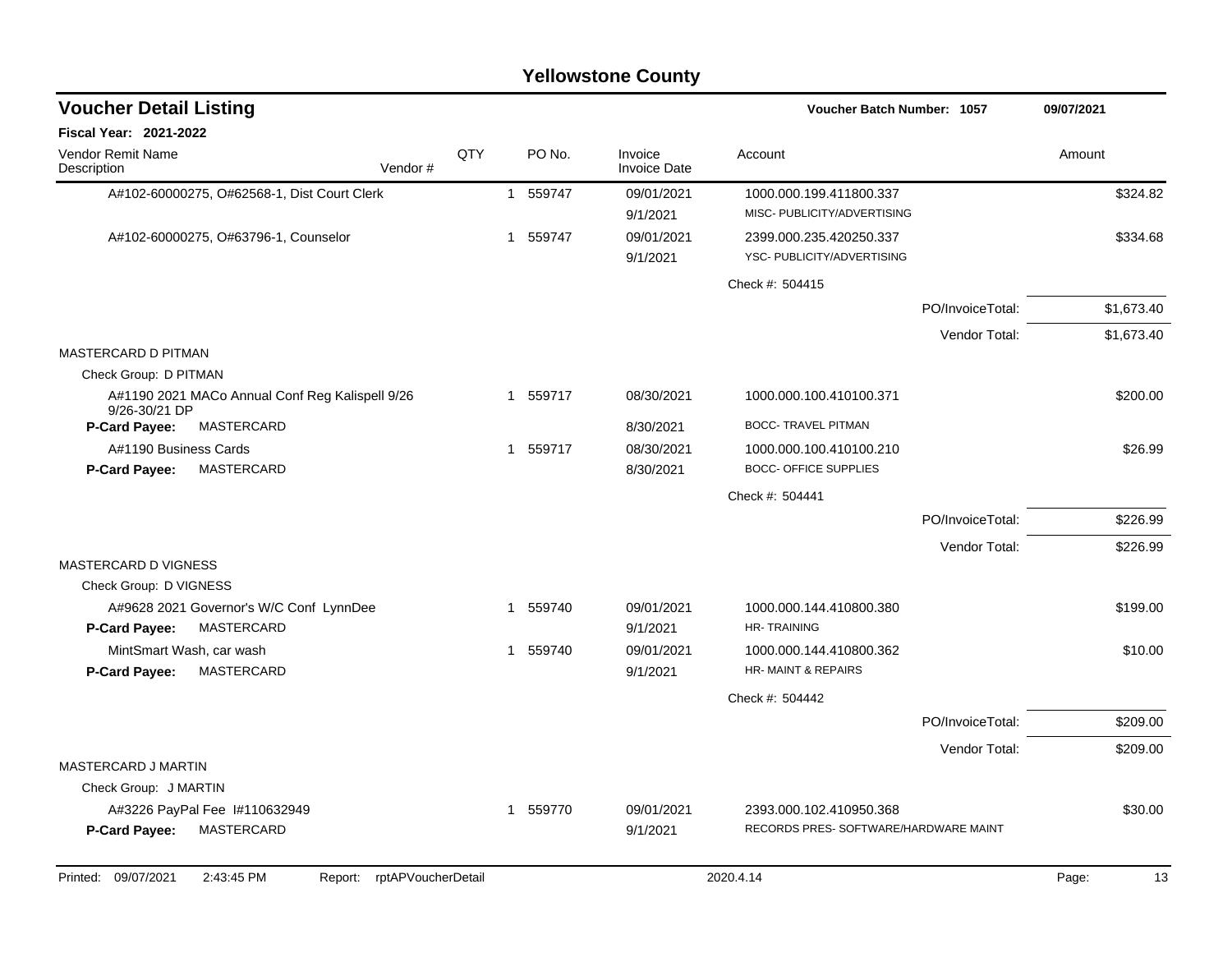#### A#3226 Notary App RG 1 55970 1 559770 09/01/2021 1000.000.102.410940.350 **P-Card Payee:** MASTERCARD 9/1/2021 CLERK & REC- PROFESSIONAL SERVICES Check #: 504440 PO/InvoiceTotal: \$55.00 Vendor Total: \$55.00 MASTERCARD J OSTLUND 045993 Check Group: J OSTLUND A#3609 Jakes, sheriffs dog program  $1\quad 559715$  08/30/2021 1000.000.199.411800.336 \$150.25 **P-Card Payee:** MASTERCARD **8/30/2021** MISC- PUBLIC RELATIONS A#3609 Calendar Refill 2022 2 2 2 2 2 344.40 **P-Card Payee:** MASTERCARD **8/30/2021** BOCC- OFFICE SUPPLIES A#3609 Billings Gazette Digital 1 1 559715 08/30/2021 1000.000.100.410100.332 **P-Card Payee:** MASTERCARD 8/30/2021 BOCC- PUBLICATIONS A#3609 Jakes Meeting marijuana issues 1 1 559715 08/30/2021 1000.000.199.411800.336 535.00 **P-Card Payee:** MASTERCARD 8/30/2021 MISC- PUBLIC RELATIONS A#3609 2021 MACo Annual Conf Reg, Kalispell 9/26-30/21 JO 1 559715 08/30/2021 1000.000.100.410100.372 \$200.00 **P-Card Payee:** MASTERCARD 8/30/2021 BOCC- TRAVEL OSTLUND Check #: 504443 PO/InvoiceTotal: \$439.64 Vendor Total: \$439.64 MASTERCARD M WILLIAMS Check Group: M WILLIAMS A#2570; Litigation Lunch meeting 1 559773 09/01/2021 2190.000.429.510200.394 \$129.00 **P-Card Payee:** MASTERCARD 9/1/2021 DEFENSE COSTS- WITNESS & JURY FEES A#2570; Printer 40 1 559773 1 559773 09/01/2021 2190.000.429.510333.210 518.50 **P-Card Payee:** MASTERCARD 9/1/2021 INSUR ADMIN- OFFICE SUPPLIES Check #: 504444 PO/InvoiceTotal: \$147.50 Vendor Total: \$147.50 **Voucher Batch Number: Yellowstone County** Vendor Remit Name **Description Voucher Detail Listing Fiscal Year: 2021-2022 1057 09/07/2021** PO No. Invoice Account Amount Amount Amount Amount Vendor # QTY Invoice Date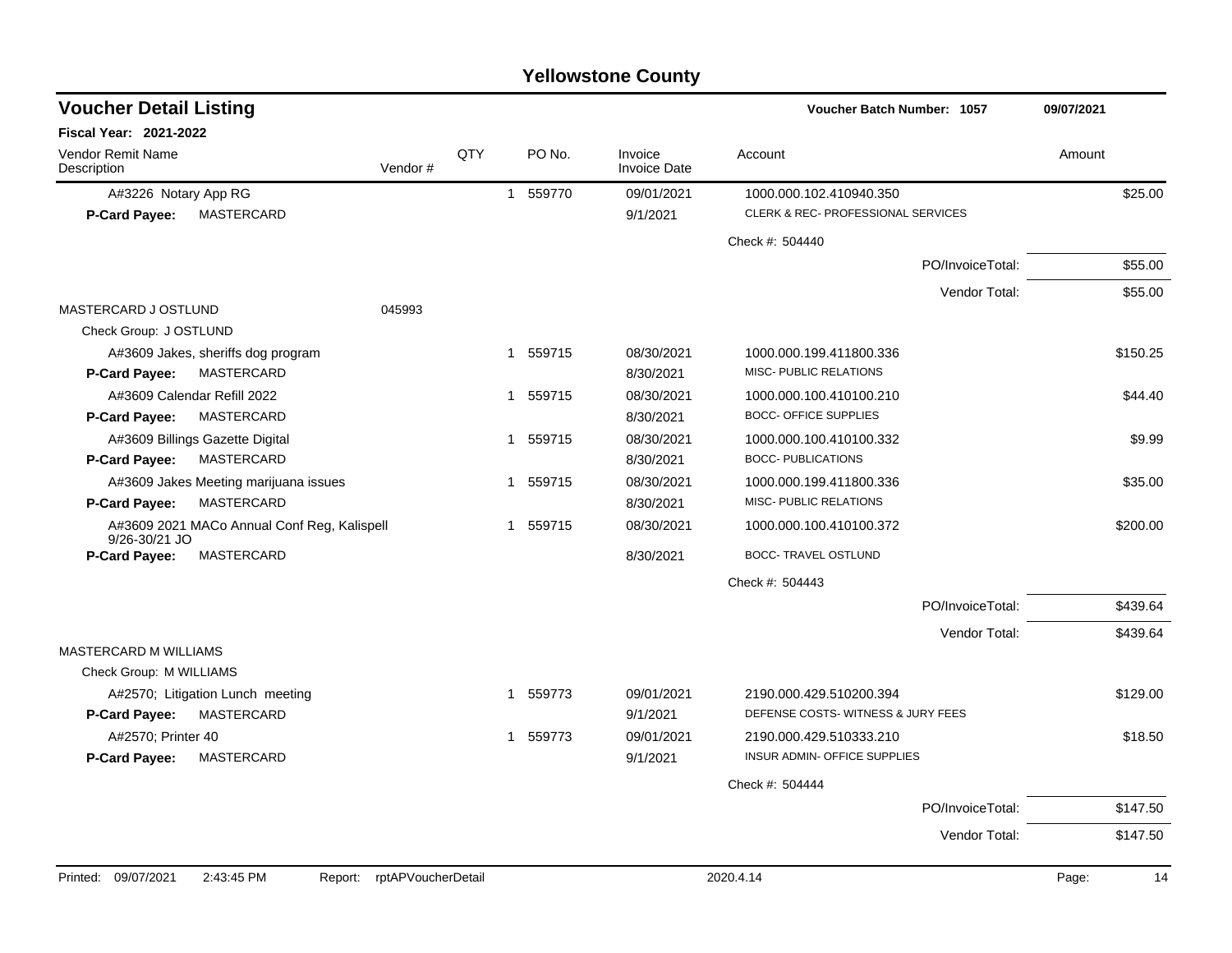| <b>Voucher Detail Listing</b>    |                                                 |     |          |                                | Voucher Batch Number: 1057               | 09/07/2021 |
|----------------------------------|-------------------------------------------------|-----|----------|--------------------------------|------------------------------------------|------------|
| <b>Fiscal Year: 2021-2022</b>    |                                                 |     |          |                                |                                          |            |
| Vendor Remit Name<br>Description | Vendor#                                         | QTY | PO No.   | Invoice<br><b>Invoice Date</b> | Account                                  | Amount     |
| <b>MASTERCARD R MASSIE</b>       |                                                 |     |          |                                |                                          |            |
| Check Group: R MASSIE            |                                                 |     |          |                                |                                          |            |
| <b>FAIR POSTERS</b>              | A# 7471 7/22/21 PRINTING FOR LESS - P1892013824 |     | 1 559779 | 09/01/2021                     | 5810.000.557.460442.320                  | \$670.21   |
| P-Card Payee:                    | MASTERCARD                                      |     |          | 9/1/2021                       | <b>METRA FAIR- PRINTING</b>              |            |
| <b>FAIR POSTERS</b>              | A# 7471 7/22/21 PRINTING FOR LESS P1891963818   |     | 1 559779 | 09/01/2021                     | 5810.000.557.460442.320                  | \$168.64   |
| P-Card Payee:                    | MASTERCARD                                      |     |          | 9/1/2021                       | <b>METRA FAIR- PRINTING</b>              |            |
| <b>BUSINESS CARDS</b>            | A# 7471 7/22/21 PRINTING FOR LESS - CRAIG'S     |     | 1 559779 | 09/01/2021                     | 5810.000.552.460442.220                  | \$87.78    |
| <b>P-Card Payee:</b>             | MASTERCARD                                      |     |          | 9/1/2021                       | METRA FACILITIES- OPERATING SUPPLIES     |            |
| <b>BROCHURES</b>                 | #7471 7/23/21 PRINTING FOR LESS - FAIR          |     | 1 559779 | 09/01/2021                     | 5810.000.557.460442.320                  | \$4,149.23 |
| P-Card Payee:                    | MASTERCARD                                      |     |          | 9/1/2021                       | <b>METRA FAIR- PRINTING</b>              |            |
|                                  | A# 7471 7/29/21 FACEBOOK TRITT ADV              |     | 1 559779 | 09/01/2021                     | 5810.000.555.460442.337                  | \$100.00   |
| P-Card Payee:                    | MASTERCARD                                      |     |          | 9/1/2021                       | METRA MARKETING- PUBLICITY/ADVERTSING    |            |
|                                  | A# 7471 8/1/21 MAILCHIMP - ADVERTISING          |     | 1 559779 | 09/01/2021                     | 5810.000.555.460442.368                  | \$430.00   |
| P-Card Payee:                    | MASTERCARD                                      |     |          | 9/1/2021                       | METRA MARKETING- SOFTWARE/HARDWARE MAINT |            |
|                                  | A# 7471 8/3/21 AMAZON - USB PORT                |     | 1 559779 | 09/01/2021                     | 5810.000.555.460442.220                  | \$6.95     |
| P-Card Payee:                    | <b>MASTERCARD</b>                               |     |          | 9/1/2021                       | METRA MARKETING- OPERATING SUPPLIES      |            |
|                                  | A# 7471 PARK 3 GARAGE - KINETIC MTG             |     | 1 559779 | 09/01/2021                     | 5810.000.555.460442.220                  | \$2.00     |
| <b>P-Card Payee:</b>             | MASTERCARD                                      |     |          | 9/1/2021                       | METRA MARKETING- OPERATING SUPPLIES      |            |
|                                  | A# 7471 8/5/21 SINGH CONTRACTING TICKETS        |     | 1 559779 | 09/01/2021                     | 5810.000.555.460442.336                  | \$926.98   |
| P-Card Payee:                    | MASTERCARD                                      |     |          | 9/1/2021                       | METRA MARKETING- PUBLIC RELATIONS        |            |
| <b>ADV</b>                       | A# 7471 8/7/21 BILLINGS GAZETTE/THRIFTY NICKEL  |     | 1 559779 | 09/01/2021                     | 5810.000.555.460442.337                  | \$5.00     |
| <b>P-Card Payee:</b>             | MASTERCARD                                      |     |          | 9/1/2021                       | METRA MARKETING- PUBLICITY/ADVERTSING    |            |
|                                  | A# 7471 8/6/21 ALCHEMER - MONTHLY LICENSE       |     | 1 559779 | 09/01/2021                     | 5810.000.555.460442.368                  | \$49.00    |
| P-Card Payee:                    | MASTERCARD                                      |     |          | 9/1/2021                       | METRA MARKETING- SOFTWARE/HARDWARE MAINT |            |
|                                  | A# 7471 8/11/21 SINGH FAIR TICKETS              |     | 1 559779 | 09/01/2021                     | 5810.000.555.460442.336                  | \$88.00    |
| P-Card Payee:                    | MASTERCARD                                      |     |          | 9/1/2021                       | METRA MARKETING- PUBLIC RELATIONS        |            |
|                                  | A# 7471 8/12/21 ADOBE - CLOUD APP               |     | 1 559779 | 09/01/2021                     | 5810.000.555.460442.368                  | \$52.99    |
| <b>P-Card Payee:</b>             | <b>MASTERCARD</b>                               |     |          | 9/1/2021                       | METRA MARKETING- SOFTWARE/HARDWARE MAINT |            |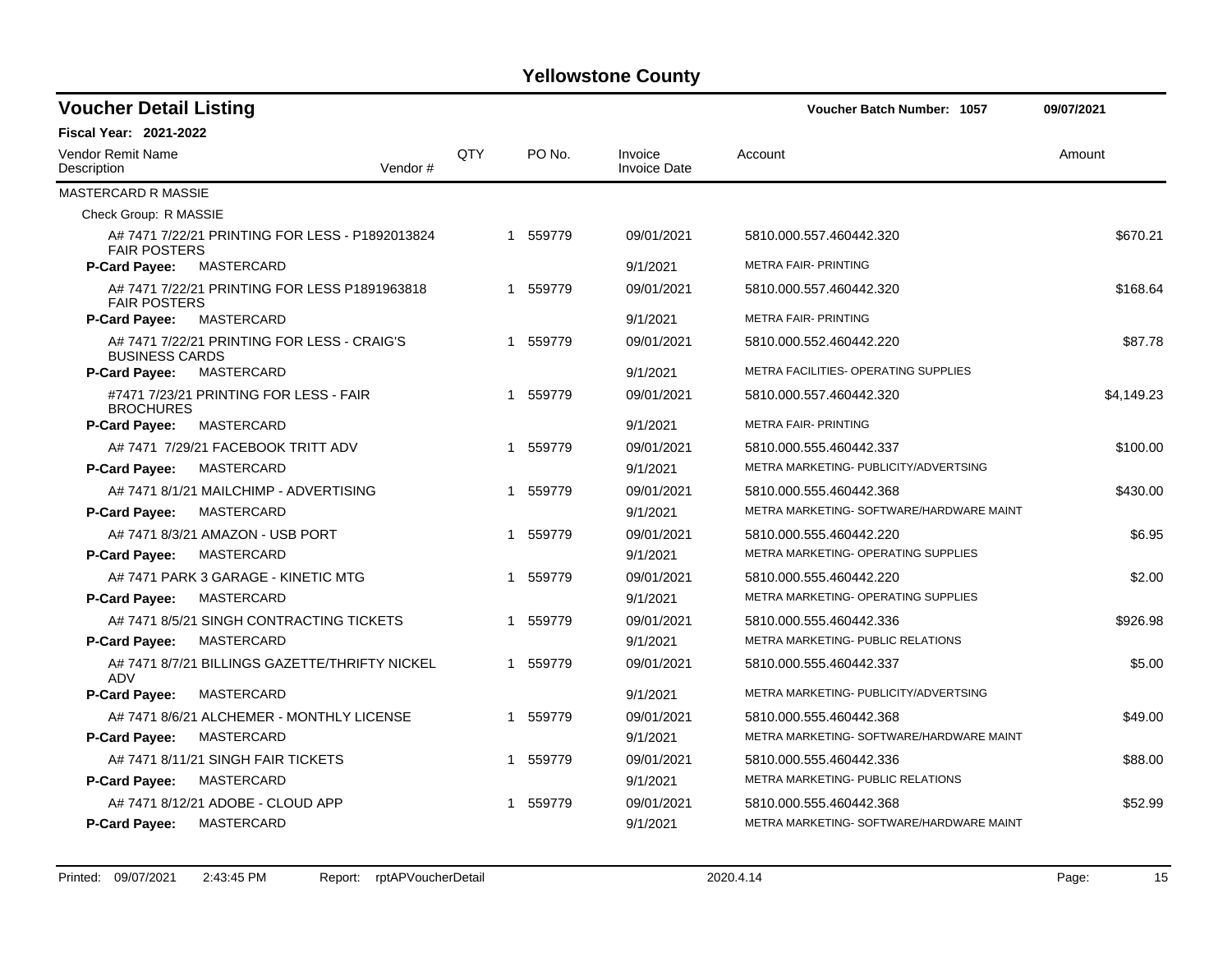| <b>Voucher Detail Listing</b>           |                                                   |     |                        |                                | Voucher Batch Number: 1057                | 09/07/2021 |
|-----------------------------------------|---------------------------------------------------|-----|------------------------|--------------------------------|-------------------------------------------|------------|
| <b>Fiscal Year: 2021-2022</b>           |                                                   |     |                        |                                |                                           |            |
| <b>Vendor Remit Name</b><br>Description | Vendor#                                           | QTY | PO No.                 | Invoice<br><b>Invoice Date</b> | Account                                   | Amount     |
|                                         | A# 7471 8/13/21 SINGH MT FAIR GATE PASSES         |     | 1 559779               | 09/01/2021                     | 5810.000.555.460442.336                   | \$89.92    |
| <b>P-Card Payee:</b>                    | MASTERCARD                                        |     |                        | 9/1/2021                       | METRA MARKETING- PUBLIC RELATIONS         |            |
| <b>ROMEO - SAFFIRE</b>                  | A# 7471 8/12/21 COUNTRY INN & STES - MICHELLE     |     | 559779<br>$\mathbf{1}$ | 09/01/2021                     | 5810.000.557.460443.357                   | \$310.40   |
| P-Card Payee:                           | MASTERCARD                                        |     |                        | 9/1/2021                       | METRA FAIR ENTERTAINMENT- OTHER PROF SVCS |            |
| A# 7471 8/17/21 ASCAP - LICENSE FEE     |                                                   |     | 1 559779               | 09/01/2021                     | 5810.000.554.460442.220                   | \$261.00   |
| P-Card Payee:                           | MASTERCARD                                        |     |                        | 9/1/2021                       | METRA EVENTS- OPERATING SUPPLIES          |            |
|                                         | A# 7471 8/17/21 BASECAMP - BASIC HIGHRISE         | 1   | 559779                 | 09/01/2021                     | 5810.000.555.460442.368                   | \$24.00    |
| <b>P-Card Payee:</b>                    | MASTERCARD                                        |     |                        | 9/1/2021                       | METRA MARKETING- SOFTWARE/HARDWARE MAINT  |            |
| A# 7471 8/18/21 FACEBOOK - FAIR ADV     |                                                   |     | 1 559779               | 09/01/2021                     | 5810.000.557.460442.337                   | \$400.00   |
| <b>P-Card Payee:</b>                    | MASTERCARD                                        |     |                        | 9/1/2021                       | METRA FAIR- PUBLICITY/ADVERTISING         |            |
|                                         | A# 7471 8/10/21 SINGH TICKET CANCELLATION         |     | 1 559779               | 09/01/2021                     | 5810.000.555.460442.336                   | (\$18.00)  |
| <b>P-Card Payee:</b>                    | MASTERCARD                                        |     |                        | 9/1/2021                       | METRA MARKETING- PUBLIC RELATIONS         |            |
| A# 7471 8/19/21 ADOBE - CLOUD APP       |                                                   |     | 1 559779               | 09/01/2021                     | 5810.000.555.460442.368                   | \$52.99    |
| P-Card Payee:                           | MASTERCARD                                        |     |                        | 9/1/2021                       | METRA MARKETING- SOFTWARE/HARDWARE MAINT  |            |
| A# 7471 8/20/21 FACEBOOK - FAIR ADV     |                                                   | 1   | 559779                 | 09/01/2021                     | 5810.000.557.460442.337                   | \$400.00   |
| <b>P-Card Payee:</b>                    | MASTERCARD                                        |     |                        | 9/1/2021                       | METRA FAIR- PUBLICITY/ADVERTISING         |            |
| <b>FAIR</b>                             | A#7471 8/8/21 FACEBOOK ADVERTISING FOR MT         |     | 559779                 | 09/01/2021                     | 5810.000.557.460442.337                   | \$163.00   |
| P-Card Payee:                           | <b>MASTERCARD</b>                                 |     |                        | 9/1/2021                       | METRA FAIR- PUBLICITY/ADVERTISING         |            |
|                                         |                                                   |     |                        |                                | Check #: 504445                           |            |
|                                         |                                                   |     |                        |                                | PO/InvoiceTotal:                          | \$8,420.09 |
| <b>MASTERCARD S TWITO</b>               |                                                   |     |                        |                                | Vendor Total:                             | \$8,420.09 |
| Check Group: S TWITO                    |                                                   |     |                        |                                |                                           |            |
|                                         | A#1216 Chalet Market - State v Deavila DC 20-1575 |     | 1 559722               | 08/31/2021                     | 2301.000.122.411100.394                   | \$41.46    |
| 7/23/21                                 |                                                   |     |                        |                                |                                           |            |
| <b>P-Card Payee:</b>                    | MASTERCARD                                        |     |                        | 8/31/2021                      | ATTORNEY- WITNESS & JURY FEES             |            |
|                                         | A#1216 Indeed - Attorney Job Posting 7/24/21      |     | 1 559722               | 08/31/2021                     | 2301.000.122.411100.337                   | \$504.15   |
| P-Card Payee:                           | <b>MASTERCARD</b>                                 |     |                        | 8/31/2021                      | ATTORNEY- PUBLICITY/ADVERTISING           |            |
|                                         | A#1216 Office Dep - Wireless mouse 7/27/21        |     | 1 559722               | 08/31/2021                     | 2301.000.122.411100.210                   | \$17.99    |
| P-Card Payee:                           | <b>MASTERCARD</b>                                 |     |                        | 8/31/2021                      | ATTORNEY- OFFICE SUPPLIES                 |            |
|                                         |                                                   |     |                        |                                |                                           |            |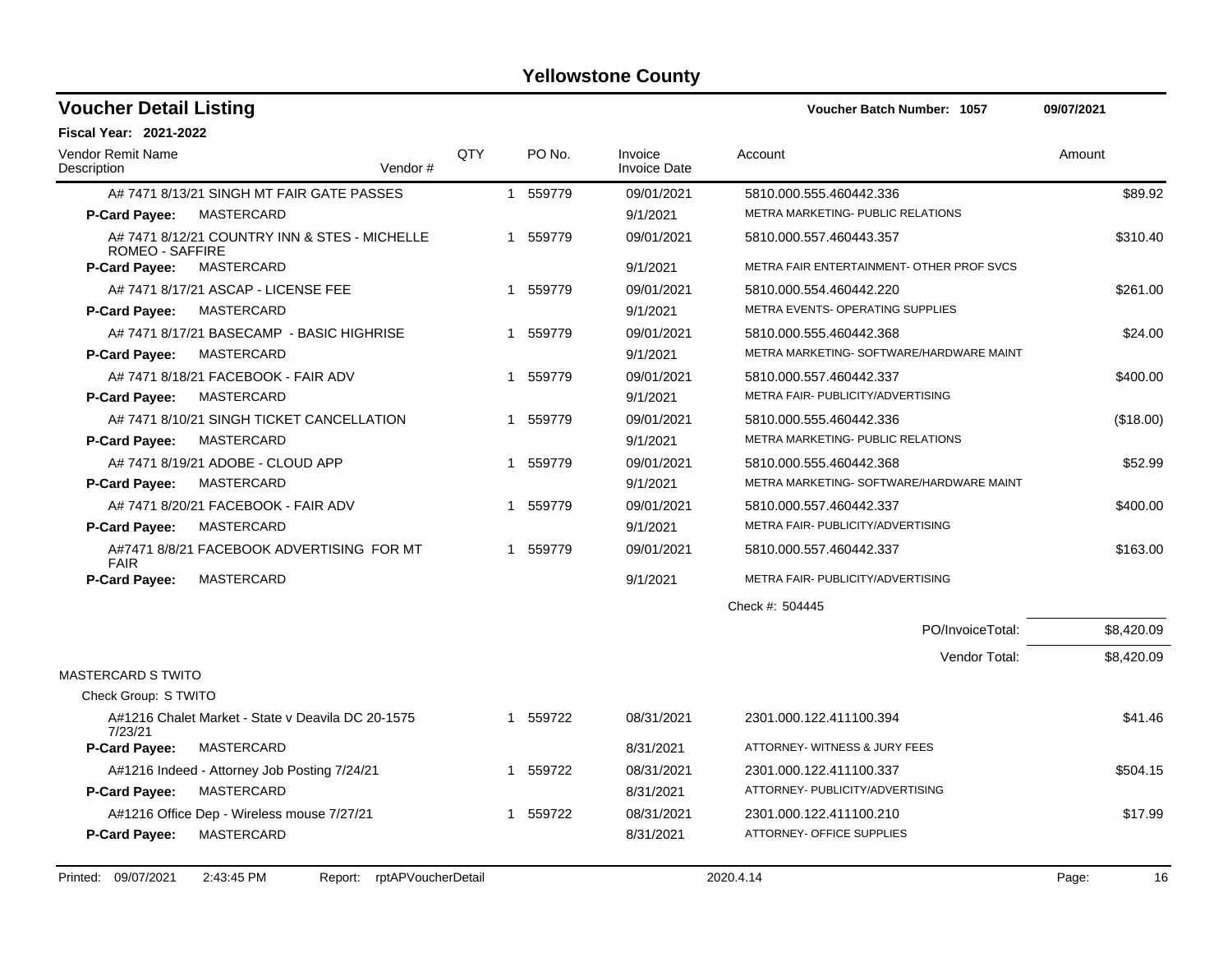| <b>Voucher Detail Listing</b>                                             |                       |              |          |                                | <b>Voucher Batch Number: 1057</b> | 09/07/2021 |
|---------------------------------------------------------------------------|-----------------------|--------------|----------|--------------------------------|-----------------------------------|------------|
| <b>Fiscal Year: 2021-2022</b>                                             |                       |              |          |                                |                                   |            |
| Vendor Remit Name<br>Description                                          | <b>QTY</b><br>Vendor# |              | PO No.   | Invoice<br><b>Invoice Date</b> | Account                           | Amount     |
| A#1216 YourMembership - Attorney Job Posting 7/27/21                      |                       |              | 1 559722 | 08/31/2021                     | 2301.000.122.411100.337           | \$379.00   |
| MASTERCARD<br>P-Card Payee:                                               |                       |              |          | 8/31/2021                      | ATTORNEY- PUBLICITY/ADVERTISING   |            |
| A#1216 Overage Ref Fairmont MCAA Conf 6/30-7/2/21 TC                      |                       |              | 1 559722 | 08/31/2021                     | 2301.000.122.411100.370           | (\$30.00)  |
| <b>MASTERCARD</b><br><b>P-Card Payee:</b>                                 |                       |              |          | 8/31/2021                      | ATTORNEY- TRAVEL                  |            |
| A#1216 Indeed - Attorney Job Posting 7/31/21                              |                       |              | 1 559722 | 08/31/2021                     | 2301.000.122.411100.337           | \$46.94    |
| MASTERCARD<br><b>P-Card Payee:</b>                                        |                       |              |          | 8/31/2021                      | ATTORNEY- PUBLICITY/ADVERTISING   |            |
| A#1216 MT SOS - Notary App AM 8/2/21                                      |                       |              | 1 559722 | 08/31/2021                     | 2301.000.122.411100.210           | \$25.00    |
| <b>MASTERCARD</b><br>P-Card Payee:                                        |                       |              |          | 8/31/2021                      | ATTORNEY- OFFICE SUPPLIES         |            |
| A#1216 MT Brewing Co - Expert Witness DC 19-1377 and<br>DC 19-0315 8/3/21 |                       |              | 1 559722 | 08/31/2021                     | 2301.000.122.411100.394           | \$10.00    |
| MASTERCARD<br>P-Card Payee:                                               |                       |              |          | 8/31/2021                      | ATTORNEY- WITNESS & JURY FEES     |            |
| A#1216 Domino's - Crim Attorney Mtg 8/4/21                                |                       |              | 1 559722 | 08/31/2021                     | 2301.000.122.411100.394           | \$181.91   |
| <b>P-Card Payee:</b><br>MASTERCARD                                        |                       |              |          | 8/31/2021                      | ATTORNEY- WITNESS & JURY FEES     |            |
| A#1216 Amazon - BIC pens 8/5/21                                           |                       | 1            | 559722   | 08/31/2021                     | 2301.000.122.411100.210           | \$7.80     |
| P-Card Payee:<br>MASTERCARD                                               |                       |              |          | 8/31/2021                      | ATTORNEY- OFFICE SUPPLIES         |            |
| A#1216 12Twenty - Attorney Job Posting 7/28/21                            |                       |              | 1 559722 | 08/31/2021                     | 2301.000.122.411100.337           | \$760.00   |
| P-Card Payee:<br><b>MASTERCARD</b>                                        |                       |              |          | 8/31/2021                      | ATTORNEY- PUBLICITY/ADVERTISING   |            |
| A#1216 Chalet Market - State v Wilson DC 20-1544                          |                       | $\mathbf{1}$ | 559722   | 08/31/2021                     | 2301.000.122.411100.394           | \$49.81    |
| P-Card Payee:<br>MASTERCARD                                               |                       |              |          | 8/31/2021                      | ATTORNEY- WITNESS & JURY FEES     |            |
| A#1216 Jimmy Johns - Fortune Inquest 8/9/21                               |                       | $\mathbf 1$  | 559722   | 08/31/2021                     | 2301.000.122.411100.394           | \$174.60   |
| P-Card Payee:<br><b>MASTERCARD</b>                                        |                       |              |          | 8/31/2021                      | ATTORNEY- WITNESS & JURY FEES     |            |
| A#1216 Jimmy Johns - Fortune Inquest 8/9/21                               |                       |              | 1 559722 | 08/31/2021                     | 2301.000.122.411100.394           | \$11.25    |
| P-Card Payee:<br><b>MASTERCARD</b>                                        |                       |              |          | 8/31/2021                      | ATTORNEY- WITNESS & JURY FEES     |            |
| A#1216 Amazon - USB Drives 8/8/21                                         |                       |              | 1 559722 | 08/31/2021                     | 2301.000.122.411100.210           | \$25.98    |
| P-Card Payee:<br><b>MASTERCARD</b>                                        |                       |              |          | 8/31/2021                      | ATTORNEY- OFFICE SUPPLIES         |            |
| A#1216 State Bar of MT - CLE I. Rosenquist 8/9/21                         |                       |              | 1 559722 | 08/31/2021                     | 2301.000.122.411100.380           | \$125.00   |
| P-Card Payee:<br>MASTERCARD                                               |                       |              |          | 8/31/2021                      | <b>ATTORNEY- TRAINING</b>         |            |
| A#1216 Rocket's - State v Wilson DC 20-1544 8/10/21                       |                       |              | 1 559722 | 08/31/2021                     | 2301.000.122.411100.394           | \$45.50    |
| P-Card Payee:<br><b>MASTERCARD</b>                                        |                       |              |          | 8/31/2021                      | ATTORNEY- WITNESS & JURY FEES     |            |
| A#1216 Jimmy Johns - Fortune Inquest 8/10/21                              |                       | -1           | 559722   | 08/31/2021                     | 2301.000.122.411100.394           | \$199.30   |
| <b>MASTERCARD</b><br><b>P-Card Payee:</b>                                 |                       |              |          | 8/31/2021                      | ATTORNEY- WITNESS & JURY FEES     |            |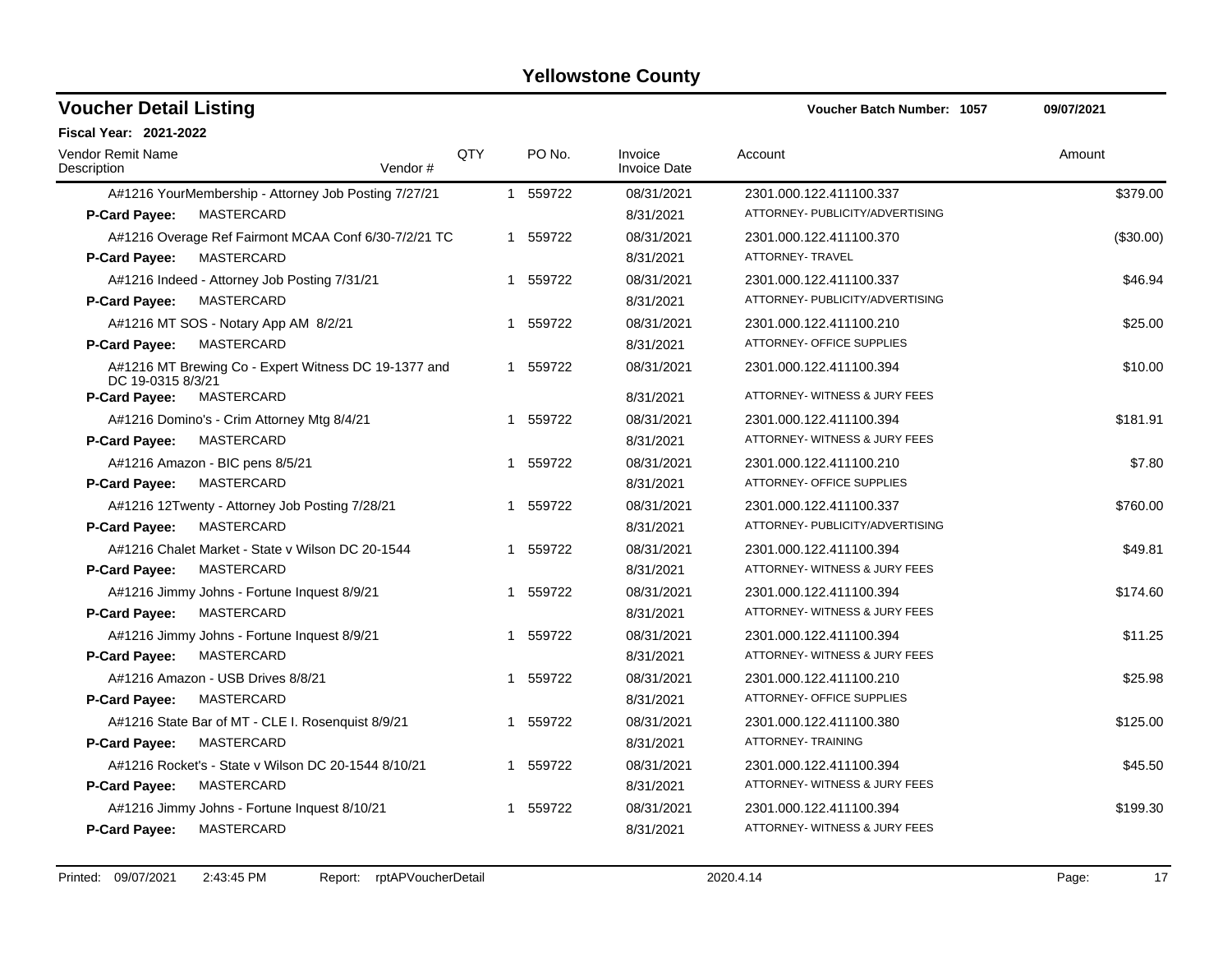| <b>Voucher Detail Listing</b>                       |                                                  |         |     |                        |                                | <b>Voucher Batch Number: 1057</b>                        | 09/07/2021 |
|-----------------------------------------------------|--------------------------------------------------|---------|-----|------------------------|--------------------------------|----------------------------------------------------------|------------|
| <b>Fiscal Year: 2021-2022</b>                       |                                                  |         |     |                        |                                |                                                          |            |
| <b>Vendor Remit Name</b><br>Description             |                                                  | Vendor# | QTY | PO No.                 | Invoice<br><b>Invoice Date</b> | Account                                                  | Amount     |
|                                                     | A#1216 Amazon - Ext Tele Pointer 8/8/21          |         |     | 559722<br>$\mathbf{1}$ | 08/31/2021                     | 2301.000.122.411100.210                                  | \$9.98     |
| P-Card Payee:                                       | MASTERCARD                                       |         |     |                        | 8/31/2021                      | ATTORNEY- OFFICE SUPPLIES                                |            |
|                                                     | A#1216 Office Dep - DN Logitech Keyboard 8/11/21 |         |     | 1 559722               | 08/31/2021                     | 2301.000.122.411100.210                                  | \$59.99    |
| <b>P-Card Payee:</b>                                | MASTERCARD                                       |         |     |                        | 8/31/2021                      | ATTORNEY- OFFICE SUPPLIES                                |            |
|                                                     | A#1216 Qdoba - Felony LA Mtg 8/11/21             |         |     | 1 559722               | 08/31/2021                     | 2301.000.122.411100.394                                  | \$153.85   |
| P-Card Payee:                                       | MASTERCARD                                       |         |     |                        | 8/31/2021                      | ATTORNEY- WITNESS & JURY FEES                            |            |
| A#1216 Rockets - VW Lunch 8/16/21                   |                                                  |         |     | 1 559722               | 08/31/2021                     | 2301.000.122.411100.394                                  | \$69.00    |
| P-Card Payee:                                       | MASTERCARD                                       |         |     |                        | 8/31/2021                      | ATTORNEY- WITNESS & JURY FEES                            |            |
|                                                     | A#1216 Red Robin - 6 mo Review JF 8/19/21        |         |     | 1 559722               | 08/31/2021                     | 2301.000.122.411100.394                                  | \$62.75    |
| <b>P-Card Payee:</b>                                | <b>MASTERCARD</b>                                |         |     |                        | 8/31/2021                      | ATTORNEY- WITNESS & JURY FEES                            |            |
|                                                     |                                                  |         |     |                        |                                | Check #: 504446                                          |            |
|                                                     |                                                  |         |     |                        |                                | PO/InvoiceTotal:                                         | \$2,931.26 |
|                                                     |                                                  |         |     |                        |                                | Vendor Total:                                            | \$2,931.26 |
| MASTERCARD T KACZMAREK                              |                                                  |         |     |                        |                                |                                                          |            |
| Check Group: T KACZMAREK                            |                                                  |         |     |                        |                                |                                                          |            |
| A#0102; YCCH; TRUCK RENTAL                          |                                                  |         |     | 1 559774               | 09/01/2021                     | 1000.000.145.411200.360                                  | \$150.45   |
| P-Card Payee:                                       | MASTERCARD                                       |         |     |                        | 9/1/2021                       | FACILITIES- REPAIR & MAINT SERVICE                       |            |
| A#0102; TRUCK Reg 21 Silverado                      |                                                  |         |     | 1 559774               | 09/01/2021                     | 2300.000.146.411200.360                                  | \$54.38    |
| P-Card Payee:                                       | MASTERCARD                                       |         |     |                        | 9/1/2021                       | FACILITIES JAIL- REPAIR & MAINT                          |            |
| A#0102; I#167699 KEY                                |                                                  |         |     | 1 559774               | 09/01/2021                     | 2300.000.146.411200.360                                  | \$115.78   |
| P-Card Payee:                                       | MASTERCARD                                       |         |     |                        | 9/1/2021                       | FACILITIES JAIL- REPAIR & MAINT                          |            |
| A#0102; YCCH; WEED SPRAY                            |                                                  |         |     | 1 559774               | 09/01/2021                     | 1000.000.145.411200.360                                  | \$79.98    |
| P-Card Payee:                                       | <b>MASTERCARD</b>                                |         |     |                        | 9/1/2021                       | FACILITIES- REPAIR & MAINT SERVICE                       |            |
|                                                     |                                                  |         |     |                        |                                | Check #: 504447                                          |            |
|                                                     |                                                  |         |     |                        |                                | PO/InvoiceTotal:                                         | \$400.59   |
|                                                     |                                                  |         |     |                        |                                | Vendor Total:                                            | \$400.59   |
| <b>MONTANA BROOM &amp; BRUSH CO</b><br>Check Group: |                                                  | 040746  |     |                        |                                |                                                          |            |
|                                                     | 1#1510889; LUX Electrostatic Backpack Sprayer    |         |     | 559777<br>$\mathbf 1$  | 09/01/2021<br>9/1/2021         | 2260.000.199.440150.940<br>COVID19- CAPITAL OUTLAY-EQUIP | \$1,702.00 |
|                                                     |                                                  |         |     |                        |                                |                                                          |            |

Printed: 09/07/2021 2:43:45 PM Report: rptAPVoucherDetail 2020.4.14 2020.4.14 Page: 18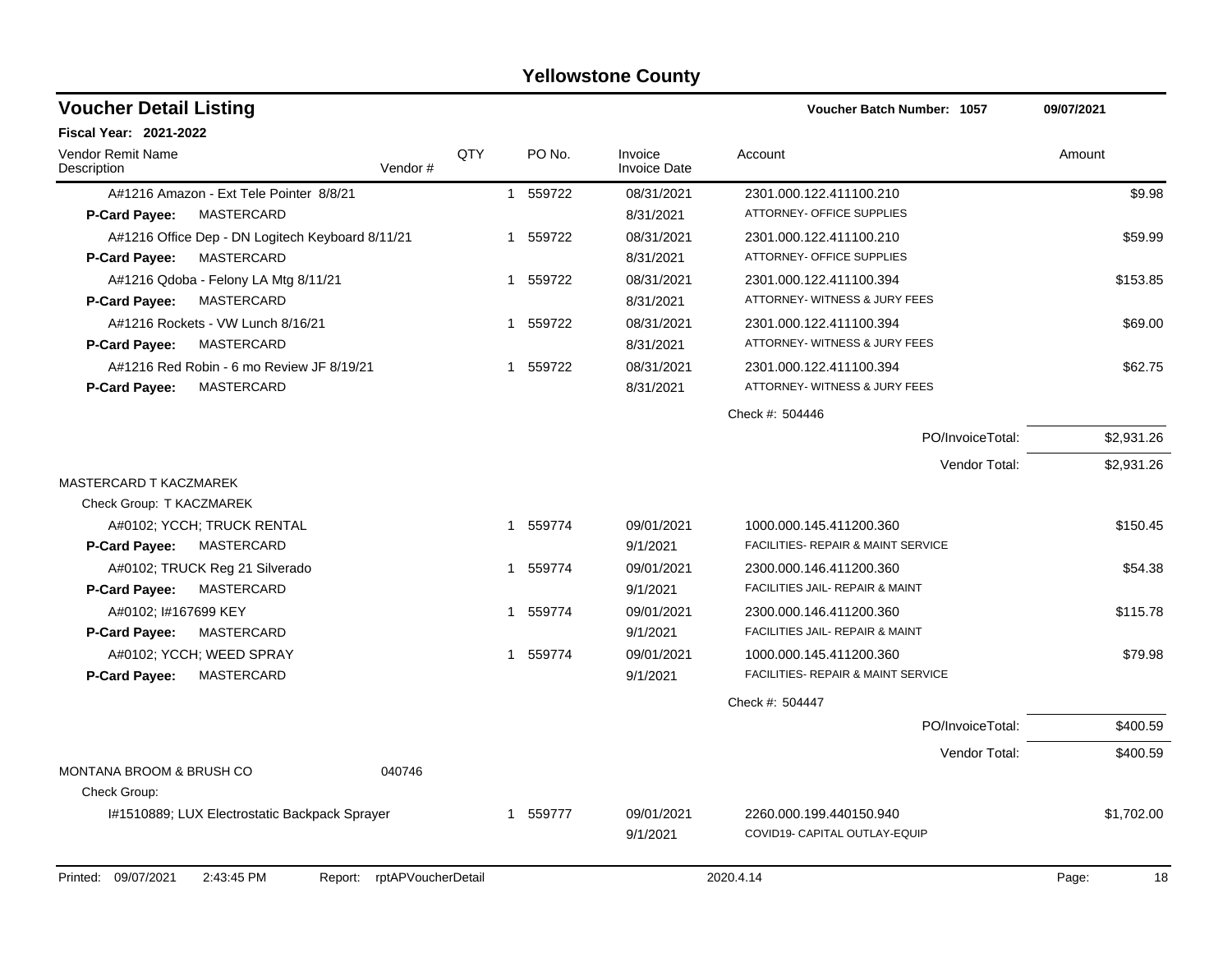| <b>Voucher Detail Listing</b>                         |                            |     |          |                                | Voucher Batch Number: 1057                                    |                  | 09/07/2021 |    |
|-------------------------------------------------------|----------------------------|-----|----------|--------------------------------|---------------------------------------------------------------|------------------|------------|----|
| Fiscal Year: 2021-2022                                |                            |     |          |                                |                                                               |                  |            |    |
| Vendor Remit Name<br>Description                      | Vendor#                    | QTY | PO No.   | Invoice<br><b>Invoice Date</b> | Account                                                       |                  | Amount     |    |
|                                                       |                            |     |          |                                | Check #: 504416                                               |                  |            |    |
|                                                       |                            |     |          |                                |                                                               | PO/InvoiceTotal: | \$1,702.00 |    |
|                                                       |                            |     |          |                                |                                                               | Vendor Total:    | \$1,702.00 |    |
| MONTANA MOBILE DOCUMENT SHREDDING INC<br>Check Group: |                            |     |          |                                |                                                               |                  |            |    |
| I#63280 SHREDDING 8/25/21                             |                            |     | 1 559735 | 09/01/2021<br>9/1/2021         | 2300.000.135.420180.399<br>MISC- CONTRACT SERVICE             |                  | \$45.22    |    |
|                                                       |                            |     |          |                                | Check #: 504417                                               |                  |            |    |
|                                                       |                            |     |          |                                |                                                               | PO/InvoiceTotal: | \$45.22    |    |
|                                                       |                            |     |          |                                |                                                               | Vendor Total:    | \$45.22    |    |
| MONTANA SPRINKLER SERVICE<br>Check Group:             | 004385                     |     |          |                                |                                                               |                  |            |    |
| I#78985; WHC; Lawn Mowing                             |                            |     | 1 559752 | 09/01/2021<br>9/1/2021         | 2360.000.145.460452.360<br>FACILITIES- REPAIR & MAINT         |                  | \$110.00   |    |
|                                                       |                            |     |          |                                | Check #: 504418                                               |                  |            |    |
|                                                       |                            |     |          |                                |                                                               | PO/InvoiceTotal: | \$110.00   |    |
|                                                       |                            |     |          |                                |                                                               | Vendor Total:    | \$110.00   |    |
| <b>MOUNTAIN ALARM</b>                                 |                            |     |          |                                |                                                               |                  |            |    |
| Check Group:                                          |                            |     |          |                                |                                                               |                  |            |    |
| I#263049; YCCH; SVC Labor                             |                            |     | 1 559775 | 09/01/2021<br>9/1/2021         | 1000.000.145.411200.360<br>FACILITIES- REPAIR & MAINT SERVICE |                  | \$175.00   |    |
|                                                       |                            |     |          |                                | Check #: 504419                                               |                  |            |    |
|                                                       |                            |     |          |                                |                                                               | PO/InvoiceTotal: | \$175.00   |    |
|                                                       |                            |     |          |                                |                                                               | Vendor Total:    | \$175.00   |    |
| <b>NAPA AUTO PARTS</b>                                | 020015                     |     |          |                                |                                                               |                  |            |    |
| Check Group:                                          |                            |     |          |                                |                                                               |                  |            |    |
| I#3977-00-328764 RENEW KIT                            |                            |     | 1 559750 | 09/01/2021<br>9/1/2021         | 2300.000.146.411200.360<br>FACILITIES JAIL- REPAIR & MAINT    |                  | \$26.70    |    |
|                                                       |                            |     |          |                                | Check #: 504420                                               |                  |            |    |
|                                                       |                            |     |          |                                |                                                               |                  |            |    |
| Printed: 09/07/2021<br>2:43:45 PM                     | Report: rptAPVoucherDetail |     |          |                                | 2020.4.14                                                     |                  | Page:      | 19 |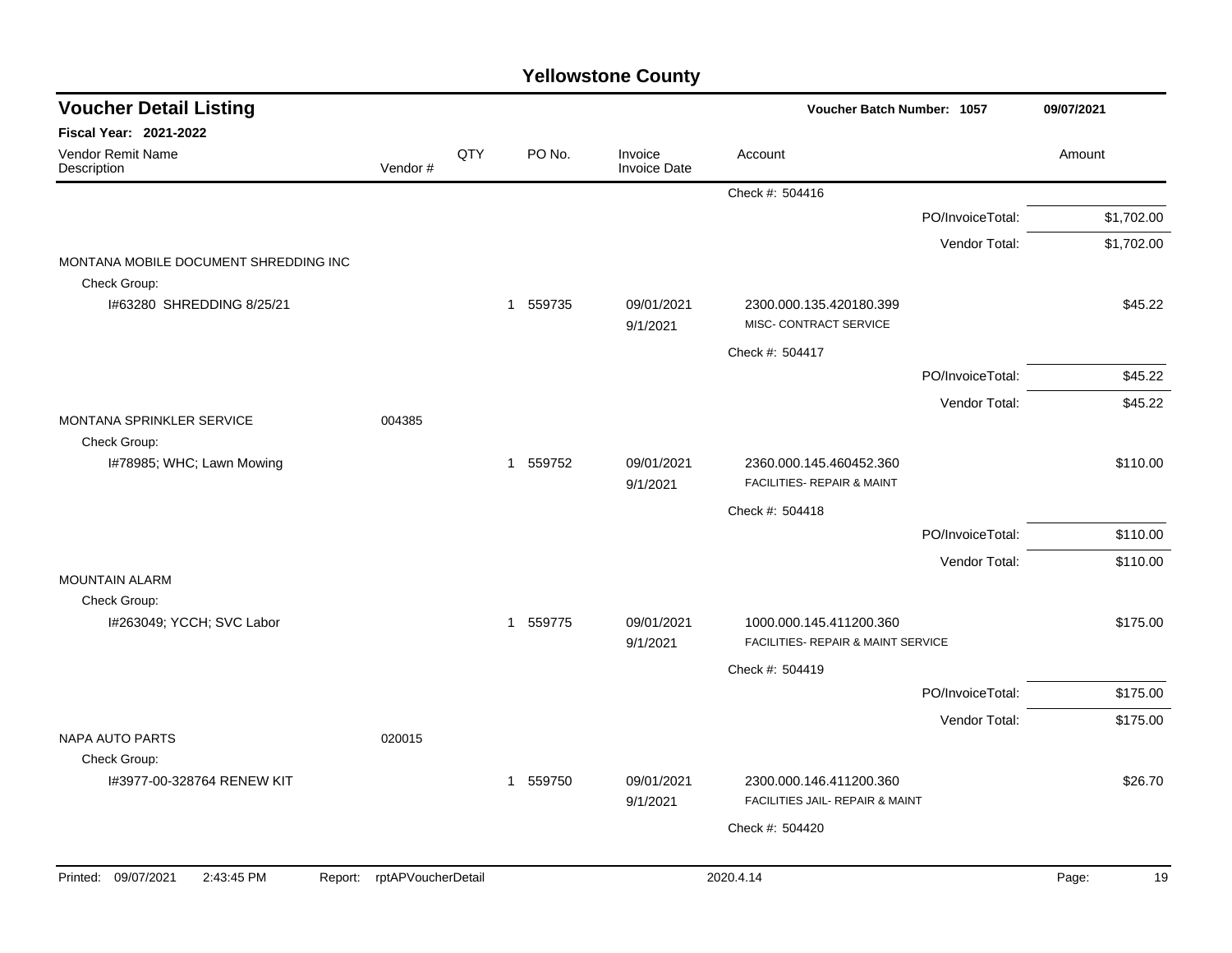| <b>Voucher Detail Listing</b>                |                    |     |                        |                                | <b>Voucher Batch Number: 1057</b>                             | 09/07/2021  |
|----------------------------------------------|--------------------|-----|------------------------|--------------------------------|---------------------------------------------------------------|-------------|
| <b>Fiscal Year: 2021-2022</b>                |                    |     |                        |                                |                                                               |             |
| <b>Vendor Remit Name</b><br>Description      | Vendor#            | QTY | PO No.                 | Invoice<br><b>Invoice Date</b> | Account                                                       | Amount      |
|                                              |                    |     |                        |                                | PO/InvoiceTotal:                                              | \$26.70     |
|                                              |                    |     |                        |                                | Vendor Total:                                                 | \$26.70     |
| NORTHWEST PIPE                               | 004720             |     |                        |                                |                                                               |             |
| Check Group:                                 |                    |     |                        |                                |                                                               |             |
| I#7582732; Screwdriver Stop                  |                    |     | 559753<br>$\mathbf{1}$ | 09/01/2021<br>9/1/2021         | 2300.000.146.411200.360<br>FACILITIES JAIL- REPAIR & MAINT    | \$478.44    |
| I#7583654; Closet Kit/Repair Kit             |                    |     | 559753<br>1            | 09/01/2021<br>9/1/2021         | 2300.000.146.411200.360<br>FACILITIES JAIL- REPAIR & MAINT    | \$181.84    |
| I#7572744; Handle & Elec Refit Kit           |                    |     | 1 559753               | 09/01/2021<br>9/1/2021         | 2300.000.146.411200.360<br>FACILITIES JAIL- REPAIR & MAINT    | \$298.46    |
|                                              |                    |     |                        |                                | Check #: 504421                                               |             |
|                                              |                    |     |                        |                                | PO/InvoiceTotal:                                              | \$958.74    |
|                                              |                    |     |                        |                                | Vendor Total:                                                 | \$958.74    |
| PROTECH MECHANICAL                           | 034577             |     |                        |                                |                                                               |             |
| Check Group:                                 |                    |     |                        |                                |                                                               |             |
| 115205; WHC; REPAIR CONDENSER                |                    |     | 1 559757               | 09/01/2021<br>9/1/2021         | 2360.000.145.460452.360<br>FACILITIES- REPAIR & MAINT         | \$875.00    |
| 115064; WHC; REPAIR CONDENSER                |                    |     | 1 559757               | 09/01/2021<br>9/1/2021         | 2360.000.145.460452.360<br>FACILITIES- REPAIR & MAINT         | \$315.95    |
| 115207; YCCH; YCSO; REPAIR A/C               |                    |     | 1 559757               | 09/01/2021<br>9/1/2021         | 1000.000.145.411200.360<br>FACILITIES- REPAIR & MAINT SERVICE | \$343.00    |
| 115063; YCCH; YCSO; REPLACE COMPRESSOR       |                    |     | 1 559757               | 09/01/2021<br>9/1/2021         | 1000.000.145.411200.360<br>FACILITIES- REPAIR & MAINT SERVICE | \$3,070.00  |
| 115145; YCCH; YCSO; A/C REPAIR               |                    |     | 559757<br>$\mathbf{1}$ | 09/01/2021<br>9/1/2021         | 1000.000.145.411200.360<br>FACILITIES- REPAIR & MAINT SERVICE | \$390.18    |
| 113717; YCCH; YCSO; A/C REPAIR               |                    |     | 1 559757               | 09/01/2021<br>9/1/2021         | 1000.000.145.411200.360<br>FACILITIES- REPAIR & MAINT SERVICE | \$3,309.57  |
|                                              |                    |     |                        |                                | Check #: 504422                                               |             |
|                                              |                    |     |                        |                                | PO/InvoiceTotal:                                              | \$8,303.70  |
|                                              |                    |     |                        |                                | Vendor Total:                                                 | \$8,303.70  |
| Printed: 09/07/2021<br>2:43:45 PM<br>Report: | rptAPVoucherDetail |     |                        |                                | 2020.4.14                                                     | Page:<br>20 |

 $\mathcal{L}_{\mathcal{A}}$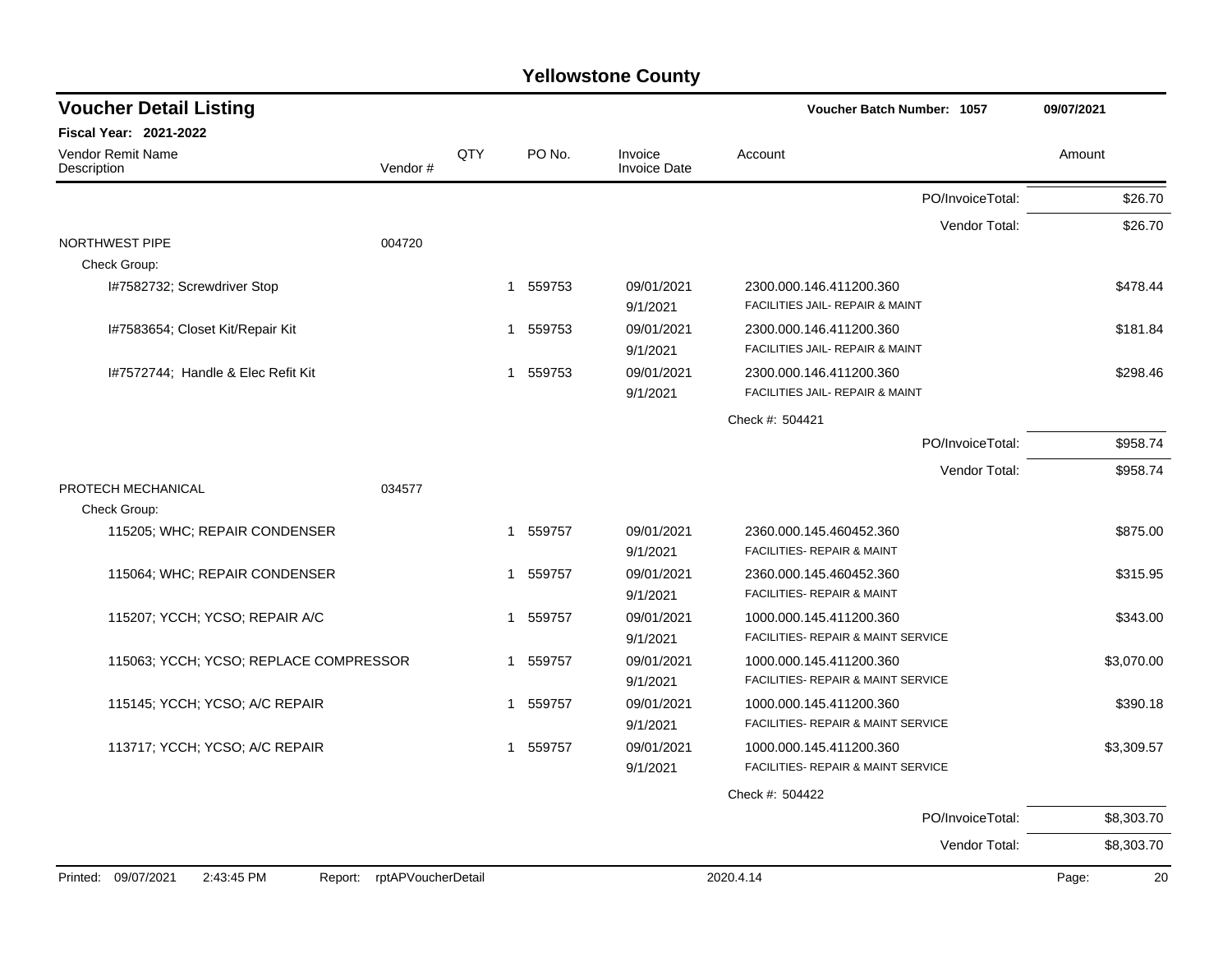| <b>Voucher Detail Listing</b>                                   |     |          |                                | Voucher Batch Number: 1057                                      | 09/07/2021  |
|-----------------------------------------------------------------|-----|----------|--------------------------------|-----------------------------------------------------------------|-------------|
| Fiscal Year: 2021-2022                                          |     |          |                                |                                                                 |             |
| <b>Vendor Remit Name</b><br>Vendor#<br>Description              | QTY | PO No.   | Invoice<br><b>Invoice Date</b> | Account                                                         | Amount      |
| ROCKY MOUNTAIN BANK                                             |     |          |                                |                                                                 |             |
| Check Group:                                                    |     |          |                                |                                                                 |             |
| 9/1 #5139401135; Principal                                      |     | 1 559741 | 09/01/2021<br>9/1/2021         | 7218.000.719.420400.610<br>BLUE CREEK FIRE SERV AREA- PRINCIPAL | \$2,896.76  |
| 9/1 #5139401135; Interest                                       |     | 1 559741 | 09/01/2021<br>9/1/2021         | 7218.000.719.420400.620<br>BLUE CREEK FIRE SERV AREA- INTEREST  | \$291.24    |
|                                                                 |     |          |                                | Check #: 504423                                                 |             |
|                                                                 |     |          |                                | PO/InvoiceTotal:                                                | \$3,188.00  |
|                                                                 |     |          |                                | Vendor Total:                                                   | \$3,188.00  |
| <b>SCL HEALTH SYSTEM</b>                                        |     |          |                                |                                                                 |             |
| Check Group:                                                    |     |          |                                |                                                                 |             |
| I#P2122312440 MEDICAL SERVICE (PJ) 7-11-21                      |     | 1 559736 | 09/01/2021<br>9/1/2021         | 2300.000.136.420200.356<br>DETENTION- DOCTORS/HOSPITALS         | \$39.38     |
|                                                                 |     |          |                                | Check #: 504424                                                 |             |
|                                                                 |     |          |                                | PO/InvoiceTotal:                                                | \$39.38     |
|                                                                 |     |          |                                | Vendor Total:                                                   | \$39.38     |
| SHERWIN-WILLIAMS CO<br>005670                                   |     |          |                                |                                                                 |             |
| Check Group:                                                    |     |          |                                |                                                                 |             |
| I#5111-6; YCCH; PAINT                                           |     | 1 559754 | 09/02/2021<br>9/2/2021         | 1000.000.145.411200.360<br>FACILITIES- REPAIR & MAINT SERVICE   | \$230.35    |
| 1#4858-8; YCCH; PAINT                                           |     | 1 559754 | 09/02/2021                     | 1000.000.145.411200.360                                         | \$68.72     |
|                                                                 |     |          | 9/2/2021                       | <b>FACILITIES- REPAIR &amp; MAINT SERVICE</b>                   |             |
|                                                                 |     |          |                                | Check #: 504425                                                 |             |
|                                                                 |     |          |                                | PO/InvoiceTotal:                                                | \$299.07    |
| Check Group:                                                    |     |          |                                |                                                                 |             |
| I#7882-1 A#6320-1035-1 Laundry Rm paint                         |     | 1 559782 | 09/02/2021<br>9/2/2021         | 2399.000.235.420250.360<br>YSC- REPAIRS & MAINT SERVICE         | \$84.32     |
|                                                                 |     |          |                                | Check #: 504425                                                 |             |
|                                                                 |     |          |                                | PO/InvoiceTotal:                                                | \$84.32     |
|                                                                 |     |          |                                | Vendor Total:                                                   | \$383.39    |
| Printed: 09/07/2021<br>2:43:45 PM<br>Report: rptAPVoucherDetail |     |          |                                | 2020.4.14                                                       | 21<br>Page: |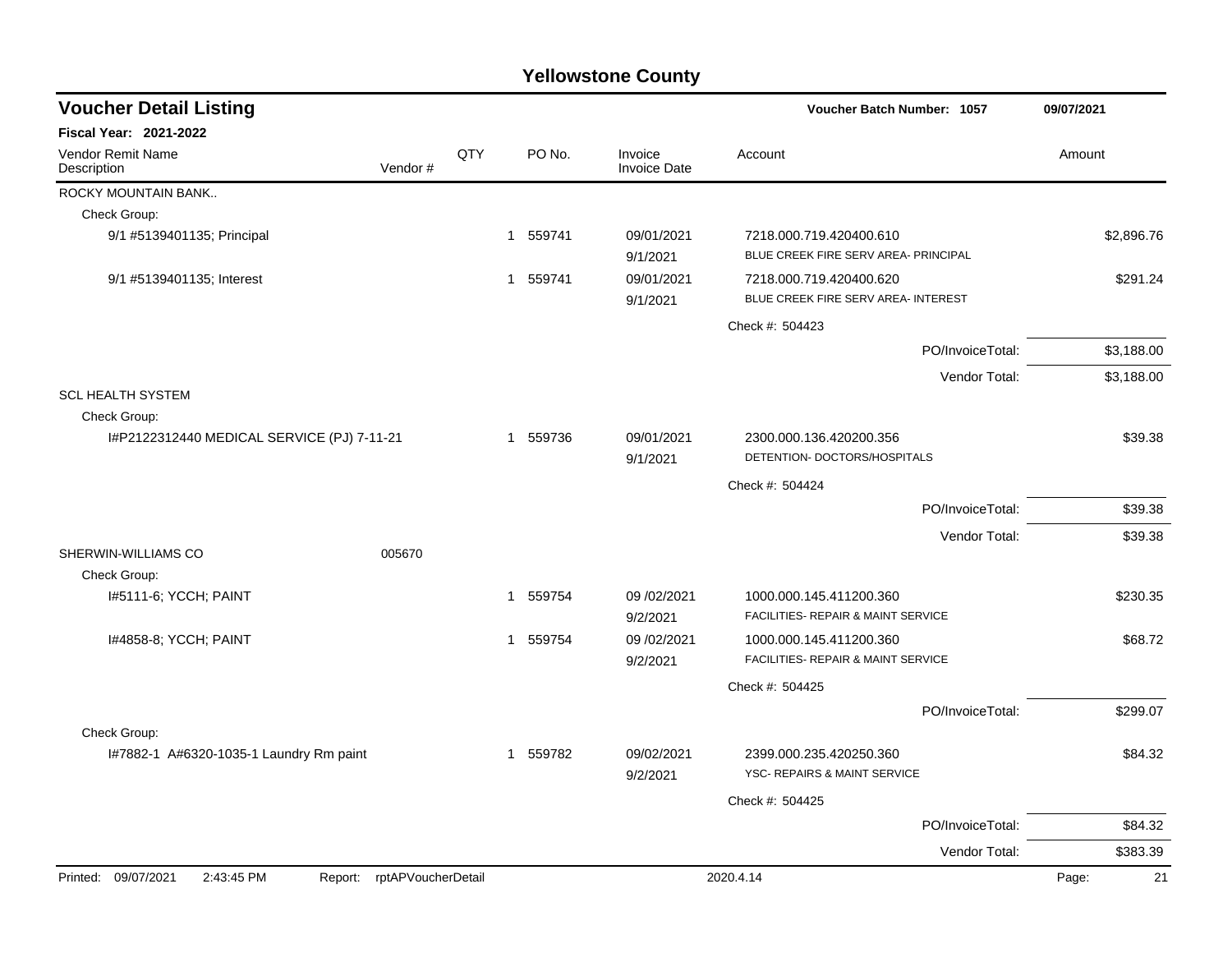| <b>Fiscal Year: 2021-2022</b><br>Vendor Remit Name<br>QTY<br>PO No.<br>Invoice<br>Account<br>Amount<br>Vendor#<br><b>Invoice Date</b><br>Description<br>SKYLINE SERVICES INC<br>005693<br>Check Group:<br>I#48441; YCCH; Celan Windows<br>1 559783<br>09/02/2021<br>1000.000.145.411200.360<br>\$90.00<br>FACILITIES- REPAIR & MAINT SERVICE<br>9/2/2021<br>Check #: 504426<br>PO/InvoiceTotal:<br>\$90.00<br>Vendor Total:<br>\$90.00<br>SOFTWARE HOUSE INTERNATIONAL INC<br>Check Group:<br>I#B-13971670; 1PASSWORD CREDENTIAL<br>1 559720<br>\$1,082.04<br>08/31/2021<br>6060.000.608.500800.368<br><b>MANAGEMENT SOFTWARE</b><br>TECHNOLOGY- SOFTWARE/HARDWARE MAINT<br>8/31/2021<br>Check #: 504427<br>\$1,082.04<br>PO/InvoiceTotal:<br>Vendor Total:<br>\$1,082.04<br>SPRAGUE CONSTRUCTION ROOFING INC<br>Check Group:<br>\$45,450.00<br>I#12529; Job#6496; Reroof Evidence Bldg<br>559745<br>09/01/2021<br>4050.000.599.420110.920<br>-1<br>SHERIFF- CAPITAL OUTLAY/ BUILDING<br>9/1/2021<br>ST of MT 1% Contractors Withholding<br>559745<br>09/01/2021<br>4050.000.599.420110.920<br>(\$454.50)<br>$\mathbf{1}$<br>SHERIFF- CAPITAL OUTLAY/ BUILDING<br>9/1/2021<br>Check #: 504428<br>PO/InvoiceTotal:<br>\$44,995.50<br>Vendor Total:<br>\$44,995.50<br>ST OF MT MISC TAX DIV<br>011099<br>Check Group:<br>1% Contractors Withholding- Sprague Const./Roofing-<br>\$454.50<br>559748<br>09/01/2021<br>4050.000.599.420110.920<br>1<br>Re-Roof 3131 King Ave E.<br>SHERIFF- CAPITAL OUTLAY/ BUILDING<br>9/1/2021<br>Check #: 504429<br>PO/InvoiceTotal:<br>\$454.50 | <b>Voucher Detail Listing</b> |  |  |  | Voucher Batch Number: 1057 |    |
|--------------------------------------------------------------------------------------------------------------------------------------------------------------------------------------------------------------------------------------------------------------------------------------------------------------------------------------------------------------------------------------------------------------------------------------------------------------------------------------------------------------------------------------------------------------------------------------------------------------------------------------------------------------------------------------------------------------------------------------------------------------------------------------------------------------------------------------------------------------------------------------------------------------------------------------------------------------------------------------------------------------------------------------------------------------------------------------------------------------------------------------------------------------------------------------------------------------------------------------------------------------------------------------------------------------------------------------------------------------------------------------------------------------------------------------------------------------------------------------------------------------------------------------------------------------------------------|-------------------------------|--|--|--|----------------------------|----|
|                                                                                                                                                                                                                                                                                                                                                                                                                                                                                                                                                                                                                                                                                                                                                                                                                                                                                                                                                                                                                                                                                                                                                                                                                                                                                                                                                                                                                                                                                                                                                                                |                               |  |  |  |                            |    |
|                                                                                                                                                                                                                                                                                                                                                                                                                                                                                                                                                                                                                                                                                                                                                                                                                                                                                                                                                                                                                                                                                                                                                                                                                                                                                                                                                                                                                                                                                                                                                                                |                               |  |  |  |                            |    |
|                                                                                                                                                                                                                                                                                                                                                                                                                                                                                                                                                                                                                                                                                                                                                                                                                                                                                                                                                                                                                                                                                                                                                                                                                                                                                                                                                                                                                                                                                                                                                                                |                               |  |  |  |                            |    |
|                                                                                                                                                                                                                                                                                                                                                                                                                                                                                                                                                                                                                                                                                                                                                                                                                                                                                                                                                                                                                                                                                                                                                                                                                                                                                                                                                                                                                                                                                                                                                                                |                               |  |  |  |                            |    |
|                                                                                                                                                                                                                                                                                                                                                                                                                                                                                                                                                                                                                                                                                                                                                                                                                                                                                                                                                                                                                                                                                                                                                                                                                                                                                                                                                                                                                                                                                                                                                                                |                               |  |  |  |                            |    |
|                                                                                                                                                                                                                                                                                                                                                                                                                                                                                                                                                                                                                                                                                                                                                                                                                                                                                                                                                                                                                                                                                                                                                                                                                                                                                                                                                                                                                                                                                                                                                                                |                               |  |  |  |                            |    |
|                                                                                                                                                                                                                                                                                                                                                                                                                                                                                                                                                                                                                                                                                                                                                                                                                                                                                                                                                                                                                                                                                                                                                                                                                                                                                                                                                                                                                                                                                                                                                                                |                               |  |  |  |                            |    |
|                                                                                                                                                                                                                                                                                                                                                                                                                                                                                                                                                                                                                                                                                                                                                                                                                                                                                                                                                                                                                                                                                                                                                                                                                                                                                                                                                                                                                                                                                                                                                                                |                               |  |  |  |                            |    |
|                                                                                                                                                                                                                                                                                                                                                                                                                                                                                                                                                                                                                                                                                                                                                                                                                                                                                                                                                                                                                                                                                                                                                                                                                                                                                                                                                                                                                                                                                                                                                                                |                               |  |  |  |                            |    |
|                                                                                                                                                                                                                                                                                                                                                                                                                                                                                                                                                                                                                                                                                                                                                                                                                                                                                                                                                                                                                                                                                                                                                                                                                                                                                                                                                                                                                                                                                                                                                                                |                               |  |  |  |                            |    |
|                                                                                                                                                                                                                                                                                                                                                                                                                                                                                                                                                                                                                                                                                                                                                                                                                                                                                                                                                                                                                                                                                                                                                                                                                                                                                                                                                                                                                                                                                                                                                                                |                               |  |  |  |                            |    |
|                                                                                                                                                                                                                                                                                                                                                                                                                                                                                                                                                                                                                                                                                                                                                                                                                                                                                                                                                                                                                                                                                                                                                                                                                                                                                                                                                                                                                                                                                                                                                                                |                               |  |  |  |                            |    |
|                                                                                                                                                                                                                                                                                                                                                                                                                                                                                                                                                                                                                                                                                                                                                                                                                                                                                                                                                                                                                                                                                                                                                                                                                                                                                                                                                                                                                                                                                                                                                                                |                               |  |  |  |                            |    |
|                                                                                                                                                                                                                                                                                                                                                                                                                                                                                                                                                                                                                                                                                                                                                                                                                                                                                                                                                                                                                                                                                                                                                                                                                                                                                                                                                                                                                                                                                                                                                                                |                               |  |  |  |                            |    |
|                                                                                                                                                                                                                                                                                                                                                                                                                                                                                                                                                                                                                                                                                                                                                                                                                                                                                                                                                                                                                                                                                                                                                                                                                                                                                                                                                                                                                                                                                                                                                                                |                               |  |  |  |                            |    |
|                                                                                                                                                                                                                                                                                                                                                                                                                                                                                                                                                                                                                                                                                                                                                                                                                                                                                                                                                                                                                                                                                                                                                                                                                                                                                                                                                                                                                                                                                                                                                                                |                               |  |  |  |                            |    |
|                                                                                                                                                                                                                                                                                                                                                                                                                                                                                                                                                                                                                                                                                                                                                                                                                                                                                                                                                                                                                                                                                                                                                                                                                                                                                                                                                                                                                                                                                                                                                                                |                               |  |  |  |                            |    |
|                                                                                                                                                                                                                                                                                                                                                                                                                                                                                                                                                                                                                                                                                                                                                                                                                                                                                                                                                                                                                                                                                                                                                                                                                                                                                                                                                                                                                                                                                                                                                                                |                               |  |  |  |                            |    |
|                                                                                                                                                                                                                                                                                                                                                                                                                                                                                                                                                                                                                                                                                                                                                                                                                                                                                                                                                                                                                                                                                                                                                                                                                                                                                                                                                                                                                                                                                                                                                                                |                               |  |  |  |                            |    |
|                                                                                                                                                                                                                                                                                                                                                                                                                                                                                                                                                                                                                                                                                                                                                                                                                                                                                                                                                                                                                                                                                                                                                                                                                                                                                                                                                                                                                                                                                                                                                                                |                               |  |  |  |                            |    |
|                                                                                                                                                                                                                                                                                                                                                                                                                                                                                                                                                                                                                                                                                                                                                                                                                                                                                                                                                                                                                                                                                                                                                                                                                                                                                                                                                                                                                                                                                                                                                                                |                               |  |  |  |                            |    |
|                                                                                                                                                                                                                                                                                                                                                                                                                                                                                                                                                                                                                                                                                                                                                                                                                                                                                                                                                                                                                                                                                                                                                                                                                                                                                                                                                                                                                                                                                                                                                                                |                               |  |  |  |                            |    |
|                                                                                                                                                                                                                                                                                                                                                                                                                                                                                                                                                                                                                                                                                                                                                                                                                                                                                                                                                                                                                                                                                                                                                                                                                                                                                                                                                                                                                                                                                                                                                                                |                               |  |  |  |                            |    |
|                                                                                                                                                                                                                                                                                                                                                                                                                                                                                                                                                                                                                                                                                                                                                                                                                                                                                                                                                                                                                                                                                                                                                                                                                                                                                                                                                                                                                                                                                                                                                                                |                               |  |  |  |                            |    |
|                                                                                                                                                                                                                                                                                                                                                                                                                                                                                                                                                                                                                                                                                                                                                                                                                                                                                                                                                                                                                                                                                                                                                                                                                                                                                                                                                                                                                                                                                                                                                                                |                               |  |  |  |                            |    |
|                                                                                                                                                                                                                                                                                                                                                                                                                                                                                                                                                                                                                                                                                                                                                                                                                                                                                                                                                                                                                                                                                                                                                                                                                                                                                                                                                                                                                                                                                                                                                                                |                               |  |  |  |                            |    |
|                                                                                                                                                                                                                                                                                                                                                                                                                                                                                                                                                                                                                                                                                                                                                                                                                                                                                                                                                                                                                                                                                                                                                                                                                                                                                                                                                                                                                                                                                                                                                                                |                               |  |  |  |                            |    |
|                                                                                                                                                                                                                                                                                                                                                                                                                                                                                                                                                                                                                                                                                                                                                                                                                                                                                                                                                                                                                                                                                                                                                                                                                                                                                                                                                                                                                                                                                                                                                                                |                               |  |  |  |                            |    |
|                                                                                                                                                                                                                                                                                                                                                                                                                                                                                                                                                                                                                                                                                                                                                                                                                                                                                                                                                                                                                                                                                                                                                                                                                                                                                                                                                                                                                                                                                                                                                                                |                               |  |  |  |                            |    |
| Printed: 09/07/2021<br>2:43:45 PM<br>rptAPVoucherDetail<br>2020.4.14<br>Page:<br>Report:                                                                                                                                                                                                                                                                                                                                                                                                                                                                                                                                                                                                                                                                                                                                                                                                                                                                                                                                                                                                                                                                                                                                                                                                                                                                                                                                                                                                                                                                                       |                               |  |  |  |                            | 22 |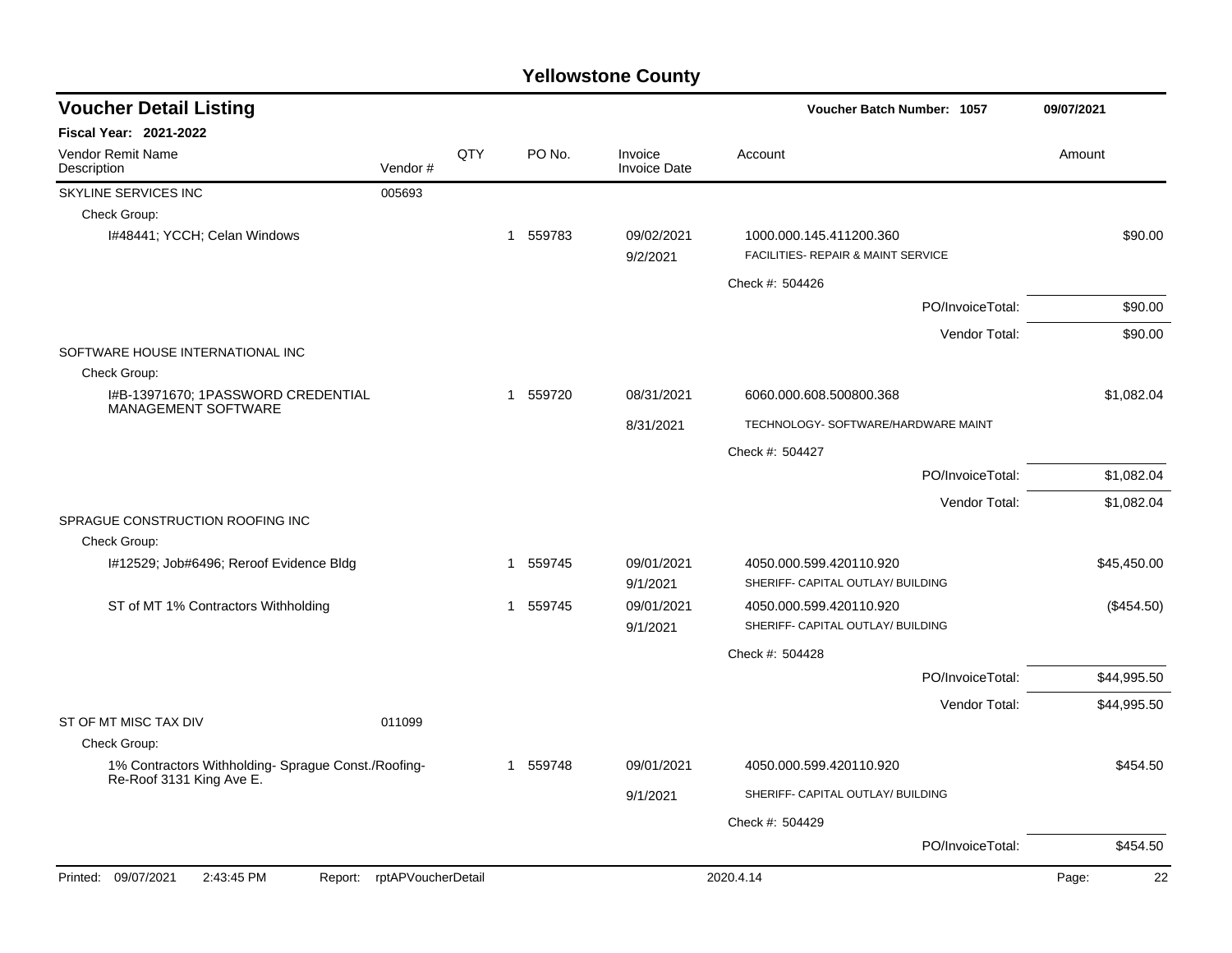| <b>Voucher Detail Listing</b>                                      |                               |     |                        |                                | <b>Voucher Batch Number: 1057</b>     | 09/07/2021  |
|--------------------------------------------------------------------|-------------------------------|-----|------------------------|--------------------------------|---------------------------------------|-------------|
| <b>Fiscal Year: 2021-2022</b>                                      |                               |     |                        |                                |                                       |             |
| Vendor Remit Name<br>Description                                   | Vendor#                       | QTY | PO No.                 | Invoice<br><b>Invoice Date</b> | Account                               | Amount      |
|                                                                    |                               |     |                        |                                | Vendor Total:                         | \$454.50    |
| STATE INDUSTRIAL PRODUCTS                                          | 005810                        |     |                        |                                |                                       |             |
| Check Group:<br>902096754; COOL-ADE                                |                               |     | 1 559780               | 09/01/2021                     | 2300.000.146.411200.360               | \$1,709.76  |
|                                                                    |                               |     |                        | 9/1/2021                       | FACILITIES JAIL- REPAIR & MAINT       |             |
|                                                                    |                               |     |                        |                                | Check #: 504430                       |             |
|                                                                    |                               |     |                        |                                | PO/InvoiceTotal:                      | \$1,709.76  |
|                                                                    |                               |     |                        |                                | Vendor Total:                         | \$1,709.76  |
| STERLING COMPUTERS CORPORATION                                     |                               |     |                        |                                |                                       |             |
| Check Group:<br>I#0105316; Adobe Pro for LA Miars                  |                               |     | 1 559737               | 09/01/2021                     | 2301.000.122.411100.210               | \$455.00    |
|                                                                    |                               |     |                        | 9/1/2021                       | ATTORNEY- OFFICE SUPPLIES             |             |
|                                                                    |                               |     |                        |                                | Check #: 504431                       |             |
|                                                                    |                               |     |                        |                                | PO/InvoiceTotal:                      | \$455.00    |
|                                                                    |                               |     |                        |                                | Vendor Total:                         | \$455.00    |
| <b>TOTAL RENTAL</b>                                                | 011079                        |     |                        |                                |                                       |             |
| Check Group:<br>I#169923; DUMP TRAILER                             |                               |     | 1 559755               | 09/01/2021                     | 2300.000.146.411200.360               | \$135.86    |
|                                                                    |                               |     |                        | 9/1/2021                       | FACILITIES JAIL- REPAIR & MAINT       |             |
|                                                                    |                               |     |                        |                                | Check #: 504432                       |             |
|                                                                    |                               |     |                        |                                | PO/InvoiceTotal:                      | \$135.86    |
|                                                                    |                               |     |                        |                                | Vendor Total:                         | \$135.86    |
| <b>TRUSAIC</b>                                                     |                               |     |                        |                                |                                       |             |
| Check Group:<br>A#C006196, I#CINV-016493, Sept 2021 Mthly ACA pymt |                               |     | 559789<br>$\mathbf{1}$ | 09/02/2021                     | 6050.000.601.500700.399               | \$1,020.00  |
|                                                                    |                               |     |                        | 9/2/2021                       | HEALTH INSUR- OTHER CONTRACT SERVICES |             |
|                                                                    |                               |     |                        |                                | Check #: 504433                       |             |
|                                                                    |                               |     |                        |                                | PO/InvoiceTotal:                      | \$1,020.00  |
|                                                                    |                               |     |                        |                                | Vendor Total:                         | \$1,020.00  |
| <b>VEMCO INC</b>                                                   | 021352                        |     |                        |                                |                                       |             |
| Printed: 09/07/2021<br>2:43:45 PM                                  | rptAPVoucherDetail<br>Report: |     |                        |                                | 2020.4.14                             | Page:<br>23 |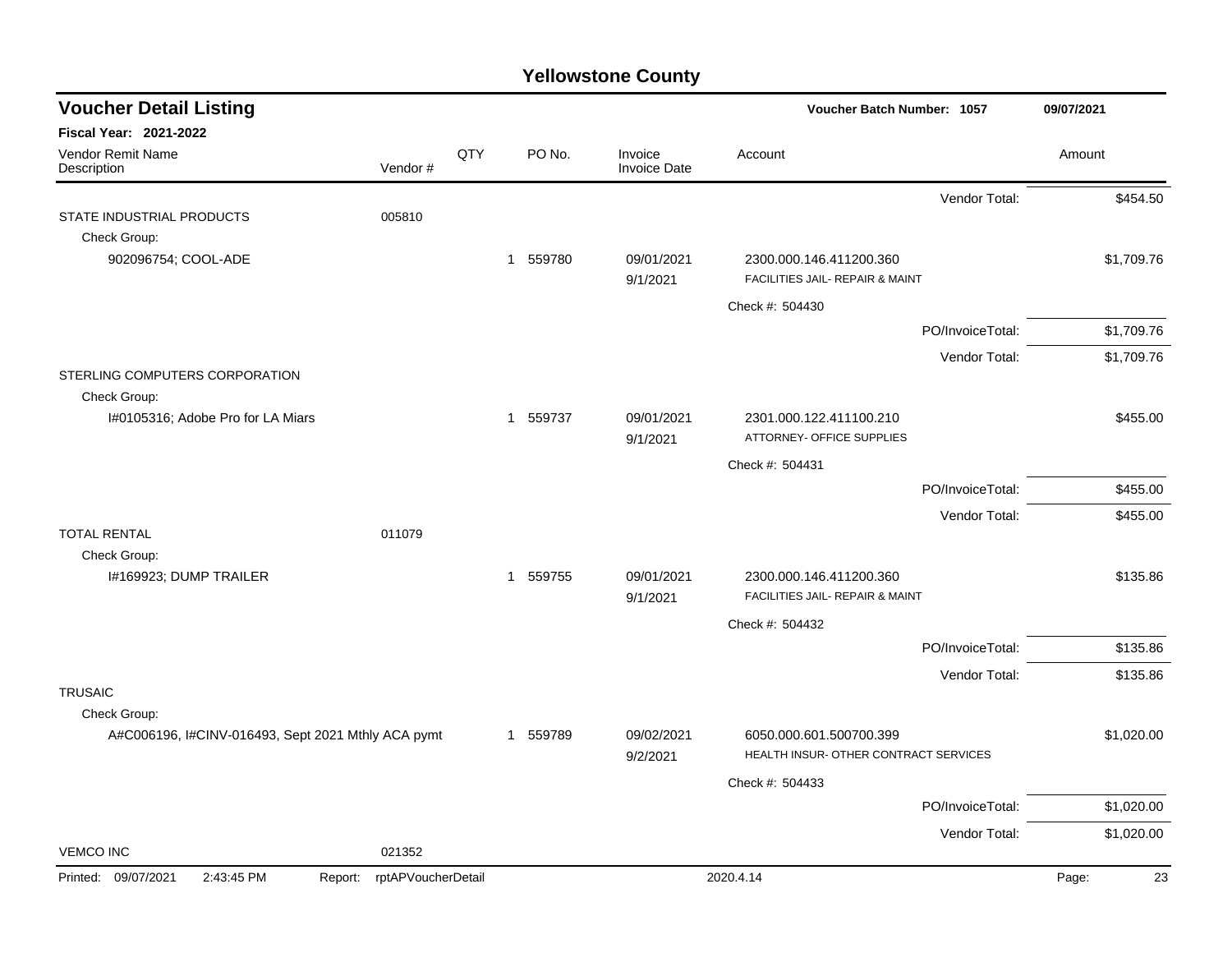|                                       |                            |     |          | <b>Yellowstone County</b>      |                                                            |                  |             |
|---------------------------------------|----------------------------|-----|----------|--------------------------------|------------------------------------------------------------|------------------|-------------|
| <b>Voucher Detail Listing</b>         |                            |     |          |                                | <b>Voucher Batch Number: 1057</b>                          |                  | 09/07/2021  |
| Fiscal Year: 2021-2022                |                            |     |          |                                |                                                            |                  |             |
| Vendor Remit Name<br>Description      | Vendor#                    | QTY | PO No.   | Invoice<br><b>Invoice Date</b> | Account                                                    |                  | Amount      |
| Check Group:                          |                            |     |          |                                |                                                            |                  |             |
| I#381200; REPAIR CHILLER              |                            | 1   | 559756   | 09/01/2021<br>9/1/2021         | 2300.000.146.411200.360<br>FACILITIES JAIL- REPAIR & MAINT |                  | \$380.00    |
|                                       |                            |     |          |                                | Check #: 504434                                            |                  |             |
|                                       |                            |     |          |                                |                                                            | PO/InvoiceTotal: | \$380.00    |
|                                       |                            |     |          |                                |                                                            | Vendor Total:    | \$380.00    |
| <b>VICTORY SUPPLY INC</b>             |                            |     |          |                                |                                                            |                  |             |
| Check Group:                          |                            |     |          |                                |                                                            |                  |             |
| I#0052613 BOXER SZ L                  |                            | 50  | 559739   | 09/01/2021<br>9/1/2021         | 2300.000.136.420200.226<br>DETENTION- CLOTHING & UNIFORMS  |                  | \$920.00    |
| 1#0052613 BOXER SZ XL                 |                            | 50  | 559739   | 09/01/2021<br>9/1/2021         | 2300.000.136.420200.226<br>DETENTION- CLOTHING & UNIFORMS  |                  | \$920.00    |
| I#0052613 BOXER SZ 2XL                |                            | 40  | 559739   | 09/01/2021<br>9/1/2021         | 2300.000.136.420200.226<br>DETENTION- CLOTHING & UNIFORMS  |                  | \$784.00    |
|                                       |                            |     |          |                                | Check #: 504435                                            |                  |             |
|                                       |                            |     |          |                                |                                                            | PO/InvoiceTotal: | \$2,624.00  |
|                                       |                            |     |          |                                |                                                            | Vendor Total:    | \$2,624.00  |
| WC COMMERCIAL LLC                     |                            |     |          |                                |                                                            |                  |             |
| Check Group:                          |                            |     |          |                                |                                                            |                  |             |
| I#2019 Stillwater Septemter 2021 Rent |                            |     | 1 559746 | 09/01/2021<br>9/1/2021         | 1000.000.199.411800.530<br>MISC-RENT/LEASE                 |                  | \$31,542.93 |
|                                       |                            |     |          |                                | Check #: 504436                                            |                  |             |
|                                       |                            |     |          |                                |                                                            | PO/InvoiceTotal: | \$31,542.93 |
|                                       |                            |     |          |                                |                                                            | Vendor Total:    | \$31,542.93 |
| <b>WEST PROPERTIES</b>                |                            |     |          |                                |                                                            |                  |             |
| Check Group:                          |                            |     |          |                                |                                                            |                  |             |
| Extension Office Rent September 2021  |                            |     | 1 559743 | 09/01/2021<br>9/1/2021         | 2290.000.410.450400.530<br>EXTENSION - RENT/LEASE          |                  | \$2,400.00  |
|                                       |                            |     |          |                                | Check #: 504437                                            |                  |             |
|                                       |                            |     |          |                                |                                                            | PO/InvoiceTotal: | \$2,400.00  |
| Printed: 09/07/2021<br>2:43:45 PM     | Report: rptAPVoucherDetail |     |          |                                | 2020.4.14                                                  |                  | Page:<br>24 |